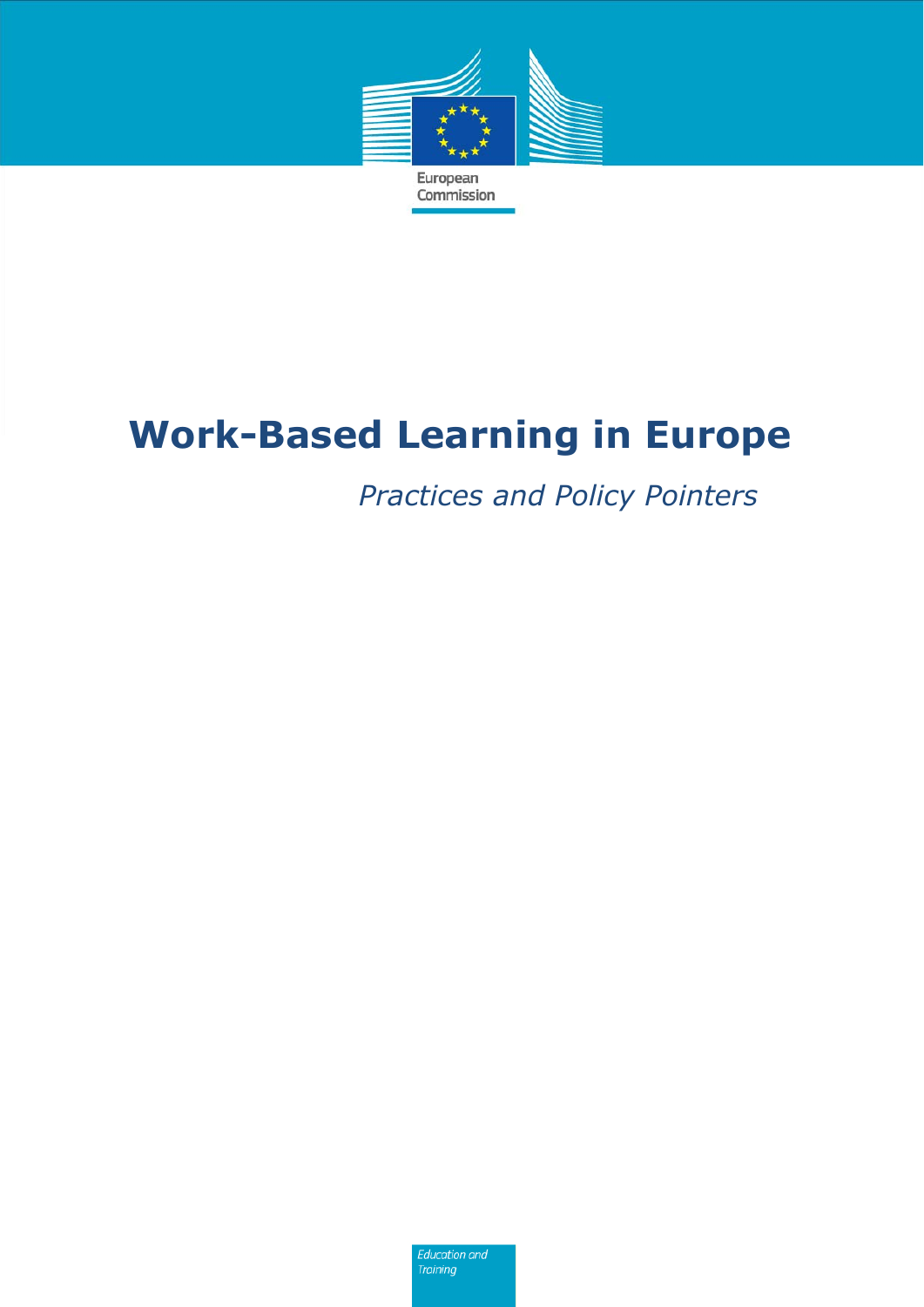

# **Table of Contents**

| 2. Work-based learning: a win-win situation for learners and companies 7    |  |  |
|-----------------------------------------------------------------------------|--|--|
| 2.1.                                                                        |  |  |
| 2.2.                                                                        |  |  |
| VET schools/institutions working in partnership with companies  10<br>2.3.  |  |  |
| 2.4.                                                                        |  |  |
|                                                                             |  |  |
| 3.1.                                                                        |  |  |
| Quality of the qualification and the learning process  16<br>3.2.           |  |  |
| 3.3.                                                                        |  |  |
|                                                                             |  |  |
| Overarching guidelines to integrate work-based learning into VET<br>4.1.    |  |  |
|                                                                             |  |  |
| 4.2.                                                                        |  |  |
| Work-based learning as an element of quality assurance framework at<br>4.3. |  |  |
|                                                                             |  |  |
| 4.4.                                                                        |  |  |
| 4.5.                                                                        |  |  |
| 4.6.                                                                        |  |  |
| 4.7.                                                                        |  |  |
| 4.8.                                                                        |  |  |
|                                                                             |  |  |
|                                                                             |  |  |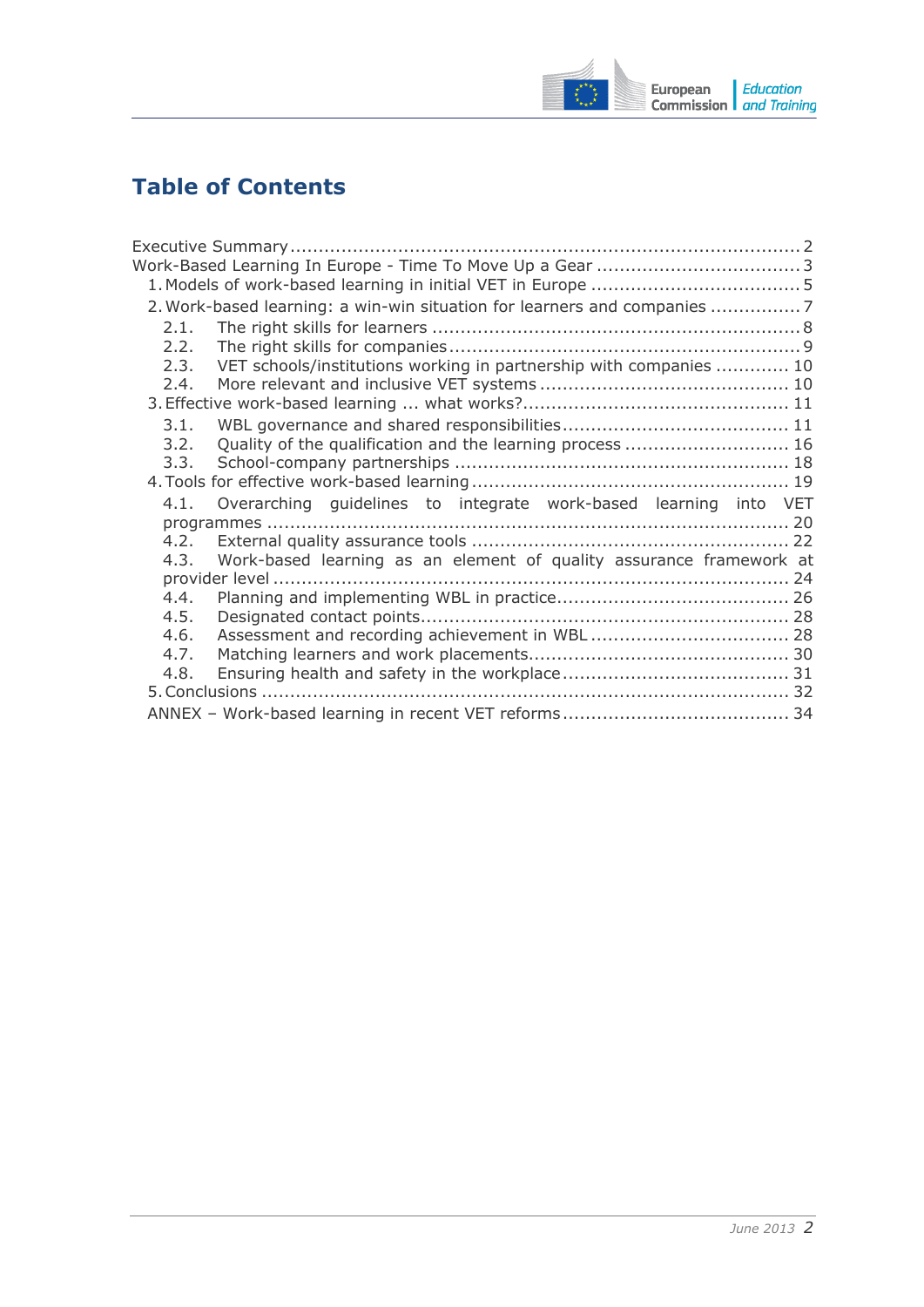

# <span id="page-2-0"></span>**Executive Summary**

This policy handbook is one of the European Commission contributions to strengthen work-based learning (WBL) in initial vocational education and training (IVET) and is a follow-up to the mandate of the Bruges Communiqué to develop a "vademecum/study on successful work-based learning models". The aim of the Commission was to produce policy guidance illustrated by concrete practices from the Member States which can be used by policymakers and practioners to introduce or reinforce workbased learning elements in vocational education and training (VET).

The document focuses on WBL in initial vocational training and this work will be complemented by Cedefop's review of work-based learning approaches in continuing vocational education and training (CVET) and research on the effectiveness of various forms of work-based learning in CVET. As 50 percent of young people in Europe at upper secondary level are enrolled in VET, the document focuses mainly on upper secondary VET.

**Chapter 1** presents the features of the three main WBL models in Europe; these are apprenticeships, on-the-job training periods in companies and WBL integrated in a school-based programme.

**Chapter 2** summarises the benefits of high quality WBL, highlighting the win-win situation for learners, employers, VET schools and society at large.

**Chapter 3** looks at three issues which can be considered as "success factors" for effective WBL: governance, quality and partnerships.

**Chapter 4** describes the main tools for making WBL work in practice and enhance its quality. These tools include overarching guidelines on high-quality work-based learning, quality improvement measures, assessment tools such as student diaries and measures to ensure students' health and safety at the workplace. Selected examples from Member States illustrate the different chapters.

**Chapter 5** draws the conclusions stressing the need for the active commitment and expertise of not only policymakers, notably those responsible for education and training and for employment/ labour market policy, but also – crucially – of social partners and other key actors.

The document uses information from recent studies and academic discussions, including Cedefop data and analysis, and draws on practical examples from Member States, collected in consultation with the Advisory Committee on Vocational Training (ACVT). Its main content has been discussed with an expert group including experts from the field of VET and representatives of the ACVT.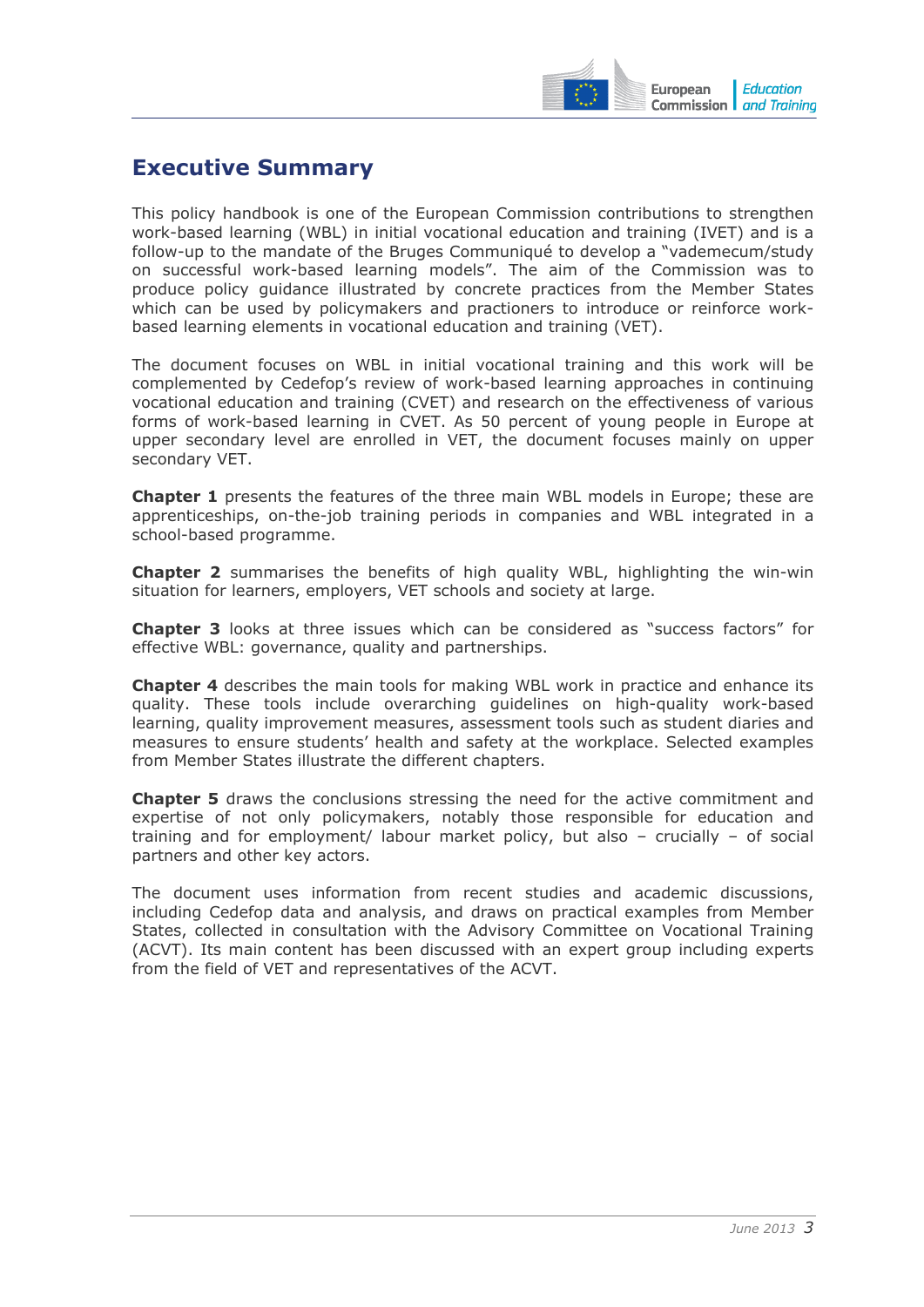

# <span id="page-3-0"></span>**Work-Based Learning In Europe - Time To Move Up a Gear**

The European Council in its informal meeting in January 2012 agreed that Member States should increase "substantially the number of apprenticeships and traineeships to ensure that they represent real opportunities for young people, in cooperation with social partners and where possible integrated into education programmes". Experience suggests that this form of education can meet the twin goals of improving individuals' employability and increasing economic competitiveness. Member States and social partners committed themselves in the Bruges Communiqué, the European agenda for cooperation in vocational education and training (VET), to the objective of including work-based learning in all initial VET courses. As mentioned in the Rethinking Education Communication<sup>1</sup> and the Youth Employment Package<sup>2</sup>, the value of VET – and notably of dual training systems - in facilitating youth employment is clearly acknowledged.

Creating opportunities for high-quality work-based learning thus lies at the heart of current European education and training policies. In February 2013, the European Council confirmed that the highest priority should be given to promoting youth employment and invited the Commission to establish a "European Alliance for Apprenticeships". It also announced the creation of a dedicated Youth Employment Initiative, open to regions with high youth unemployment rates, with a financial support of EUR 6 billion. Despite these commitments, the supply of apprenticeship and traineeship places in the EU continues to be under-developed. The picture varies greatly by country. Those enrolled in apprenticeships in the strict sense, represent 33% of secondary VET students. 24 EU countries have schemes in place where learners spend more than 50% of their time learning in the workplace, but the scope of the schemes varies widely<sup>3</sup>. In Austria, Denmark and Germany, work-based learning (typically apprenticeships) predominates, reaching more than 30% of students. In countries such as Spain and Portugal these programmes are less common. Efforts are needed to invest in expanding the offer of apprenticeships and traineeships in countries where opportunities for this type of learning remain very limited.

A lack of workplace experience and the related skills and competences is one of the factors contributing to the "skills gap" in the EU today. While 5.6 million<sup>4</sup> young people in the EU suffer the consequences of unemployment, 36% of employers' report that they struggle to find new recruits with the skills they need. Something is clearly wrong. The need to identify, adapt and adopt practices which can tackle this skills gap is urgent.

Part of the solution can be found in high quality vocational education and training (VET) systems, in which the active participation of employers and a strong element of work-based learning facilitate young people's transition to work by providing the knowledge, skills and competences which they need for a successful first step into the labour market. Countries with strong and attractive VET systems, and notably those with well-established apprenticeship systems, tend overall to perform better in terms of youth employment.

-

 $1$  See also the document "VET for Better Skills, Growth and Jobs" of 20/11/2012, available at: [http://ec.europa.eu/education/news/rethinking\\_en.htm](http://ec.europa.eu/education/news/rethinking_en.htm)<br><sup>2</sup> See http://ee.europe.eu/eesial/main.jan?langld.en?

<sup>&</sup>lt;sup>∠</sup> Se[e http://ec.europa.eu/social/main.jsp?langId=en&catId=1036&newsId=1731&furtherNews=yes](http://ec.europa.eu/social/main.jsp?langId=en&catId=1036&newsId=1731&furtherNews=yes)<br><sup>3</sup> See IKEI (2012) "Apprenticeship supply in the Member States of the European Union", pages 31-32 http://ec.europa.eu/social/main.jsp?catId=738&langId=en&pubId=6633&type=2&furtherPubs=ves

Eurostat, Unemployment Statistics, April 2013

http://epp.eurostat.ec.europa.eu/statistics\_explained/index.php/Unemployment\_statistics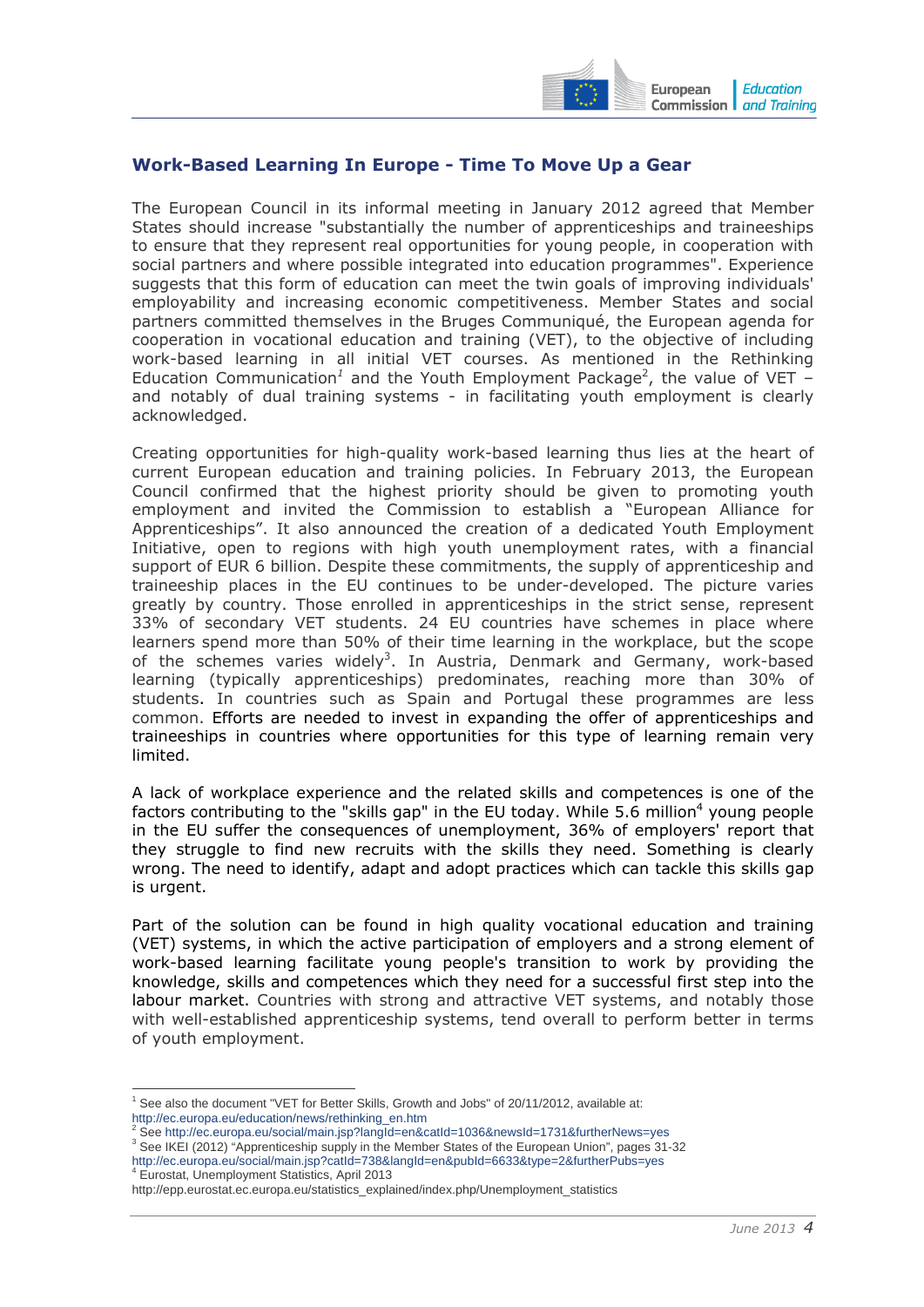

The political commitment is there. Country specific recommendations<sup>5</sup> related to workforce skills and competences and VET highlight the need for reforms to better connect VET and labour markets, strengthen the relevance of VET and support transition from VET to work. But the political commitment must be translated into concrete actions at national level. Peer review and mutual learning activities are getting underway.

The purpose of this document is to highlight how Member States, in close cooperation with social partners and other stakeholders, can establish or reinforce different types of work-based learning with the goal of tackling youth unemployment through highquality VET. The document is one of the European Commission contributions to strengthen work-based learning in initial VET and is a follow-up to the mandate of the Bruges Communiqué to analyse successful work-based learning models.

# <span id="page-4-0"></span>**1. Models of work-based learning in initial VET in Europe**

Work-based learning (WBL) is a fundamental aspect of vocational training – it is directly linked to the mission of VET to help learners acquire knowledge, skills and competences which are essential in working life. In line with the Rethinking Education Communication this document identifies three main models of WBL:

**1.)** Alternance schemes or **apprenticeships** are typically known in Austria and Germany as the "dual system". These are fundamentally based on the integration of companies as training providers together with VET schools or other education/training institutes. In these programmes, learners spend a significant time on training in companies. In parallel, or in "alternating" periods, they acquire general and occupation-related knowledge and often complementary practical skills and key competences in VET schools or other education/training institutes. One in twenty staff is an apprentice in Germany and Austria, but the numbers are far lower in most other European countries, with less than one in every hundred staff being an apprentice in 10 of the 17 countries for which data are available.



#### **Figure 1: % of apprentices in firms**

-

*S[ource: Cedefop calculations based on Eurostat's Labour cost survey, 2008 data](http://www.cedefop.europa.eu/EN/Images-ContentManagement/2011-03-statistics.png)*.

5 http://ec.europa.eu/europe2020/making-it-happen/country-specific-recommendations/index\_en.htm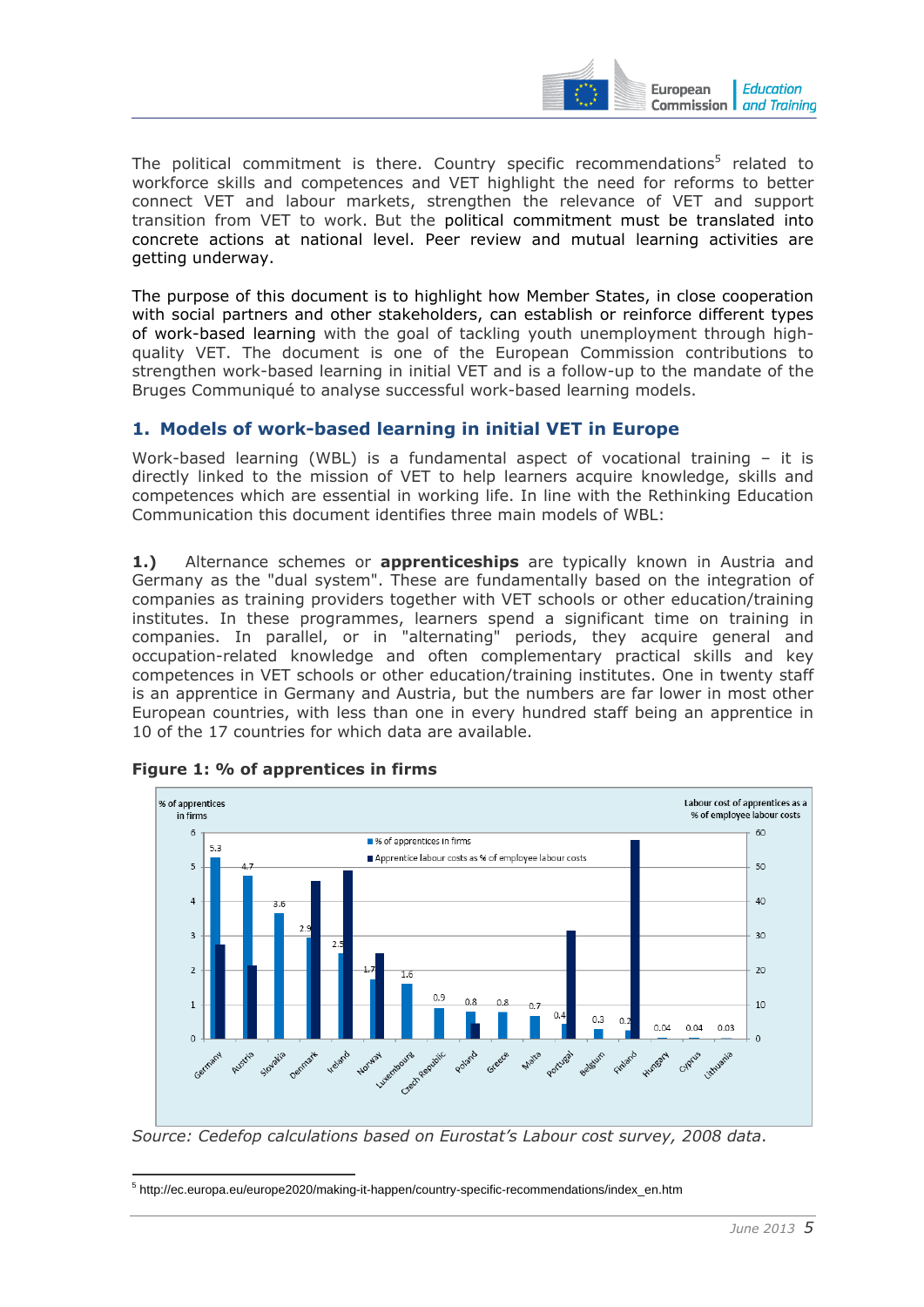

Across EU countries, the terms alternance and apprenticeship are often used interchangeably. These models are characterised by a high intensity or frequency of work integration or real-life work situations. Cedefop defines alternance training as 'education or training combining periods in an educational institution or training centre and in the workplace. The alternance scheme can take place on a weekly, monthly or yearly basis. Depending on the country and applicable status, participants may be contractually linked to the employer and/or receive a remuneration.

Furthermore, apprenticeships, as specific forms of alternance training, are defined as 'systematic, long-term training alternating periods at the workplace and in an educational institution or training centre'. Apprenticeships differ in several key aspects from other alternance models. For example, they typically include a long-term training period and higher amount of training in the workplace in comparison to other forms of alternance training. A contract links the apprentice to the employer; the apprentice receives a wage or allowance. In addition, the employer must offer apprentice training leading to a specific occupation; social partners take responsibility for the quality of the company-based training of the apprentice.

Countries with strong apprenticeship systems report very good results in terms of young people's transition to employment. Learners acquire the skills they need for a first step into the labour market, while employers train their workforce with a view to supplying the knowledge, skills and competences which they need to stay competitive.

**2.)** A second model of WBL is school-based VET which includes **on**-**the-job training periods in companies**. On-the-job training periods typically cover internships, work placements or traineeships that are incorporated as a compulsory or optional element of VET programmes leading to formal qualifications. They can be of varying duration but typically represent less than 50% of the training programme duration (often around 25-30% or less). They are primarily intended as effective school-to-work transition mechanisms that allow young people to familiarise themselves with the world of work and thus facilitate their transition from education to employment. In some countries or programmes, they are a prerequisite to be able to successfully complete a VET programme.

**3.)** Finally, WBL that is **integrated in a school-based programme**, through on-site labs, workshops, kitchens, restaurants, junior or practice firms, simulations or real business/industry project assignments. The aim is to create "real life" work environments, establish contacts and /or cooperation with real companies or clients, and develop entrepreneurship competences.

In this model, schools or training centres have the main responsibility for creating close to real life or real life working environments. VET schools are equipped with school workshops, labs, kitchens and restaurants, or cooperate with business and industry to use their facilities. The mandatory share of learning in these working environments varies, depending on the type of VET. Work in practice firms or junior firms and real-life project assignments are frequently used and often form mandatory parts of curricula. Teachers design learning activities in cooperation with companies: they need to develop the skills to work in multidisciplinary teams and focus on workprocess orientation, innovation and creation processes.

Many countries in Europe combine these three general models of WBL. Terminology and definitions vary, and even a single term such as "apprenticeship" may have different connotations and underlying concepts. Clear statistical data on WBL is therefore not easy to locate. In general terms, VET at upper-secondary level is mainly school-based. Apprenticeship programmes often coexist with school-based systems.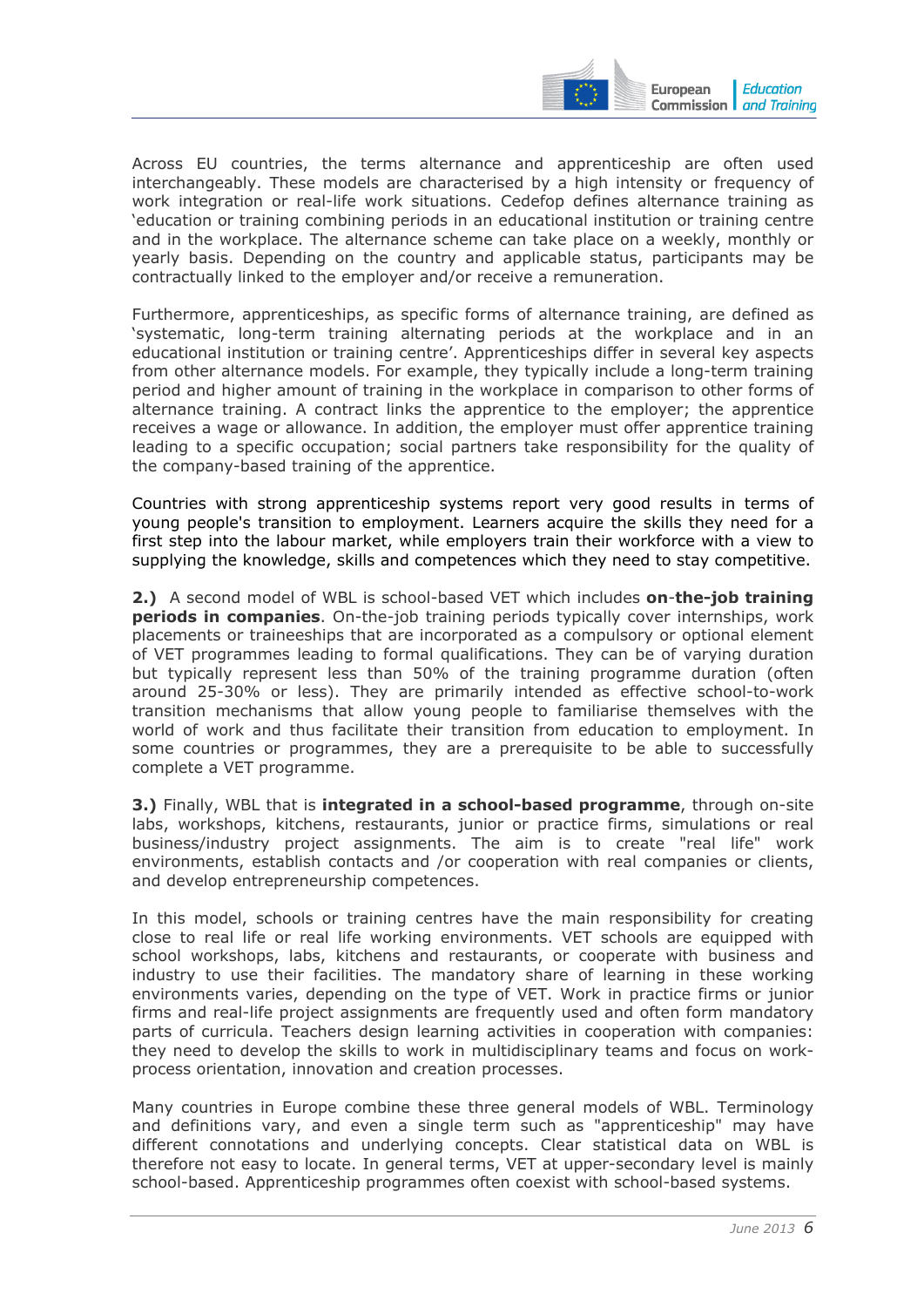

Work-based learning is also subject to systemic reforms and the European landscape is continuously evolving. The continuing impact of the economic crisis is certainly one trigger for this. Table 2 below captures both the volume and recent development of WBL in VET in countries from which comparable data is available. Brief country specific descriptions of recent policy reforms are included in the annex.

#### **Table 1: Share (2010) and changes therein (2006-2010) of students in upper secondary VET attending work-based learning programmes**

| Current tendency | Share of work-based learning |                |  |
|------------------|------------------------------|----------------|--|
|                  | Low                          | High           |  |
| Increasing       | IE, FI, LU, FR, NO, NL       | AT, HU, DE, CH |  |
| Decreasing       | BE, ES, PL                   | SK, CZ, IS, DK |  |

*Source: Cedefop calculations based on Eurostat, UOE data collection on education systems. Note: Work-based learning refers to UOE definition; for several countries, no reliable data is available.* 

# <span id="page-6-0"></span>**2. Work-based learning: a win-win situation for learners and companies**

Work-based learning is an example of a win-win situation, and notably when the learning takes place in a company, as with apprenticeships. As presented in figure 2 below, there are benefits from this type of learning for all parties involved, beginning with the learner and the company which hosts the learner and /or cooperates with the VET school/institution, through VET providers themselves and up to the broader level of society.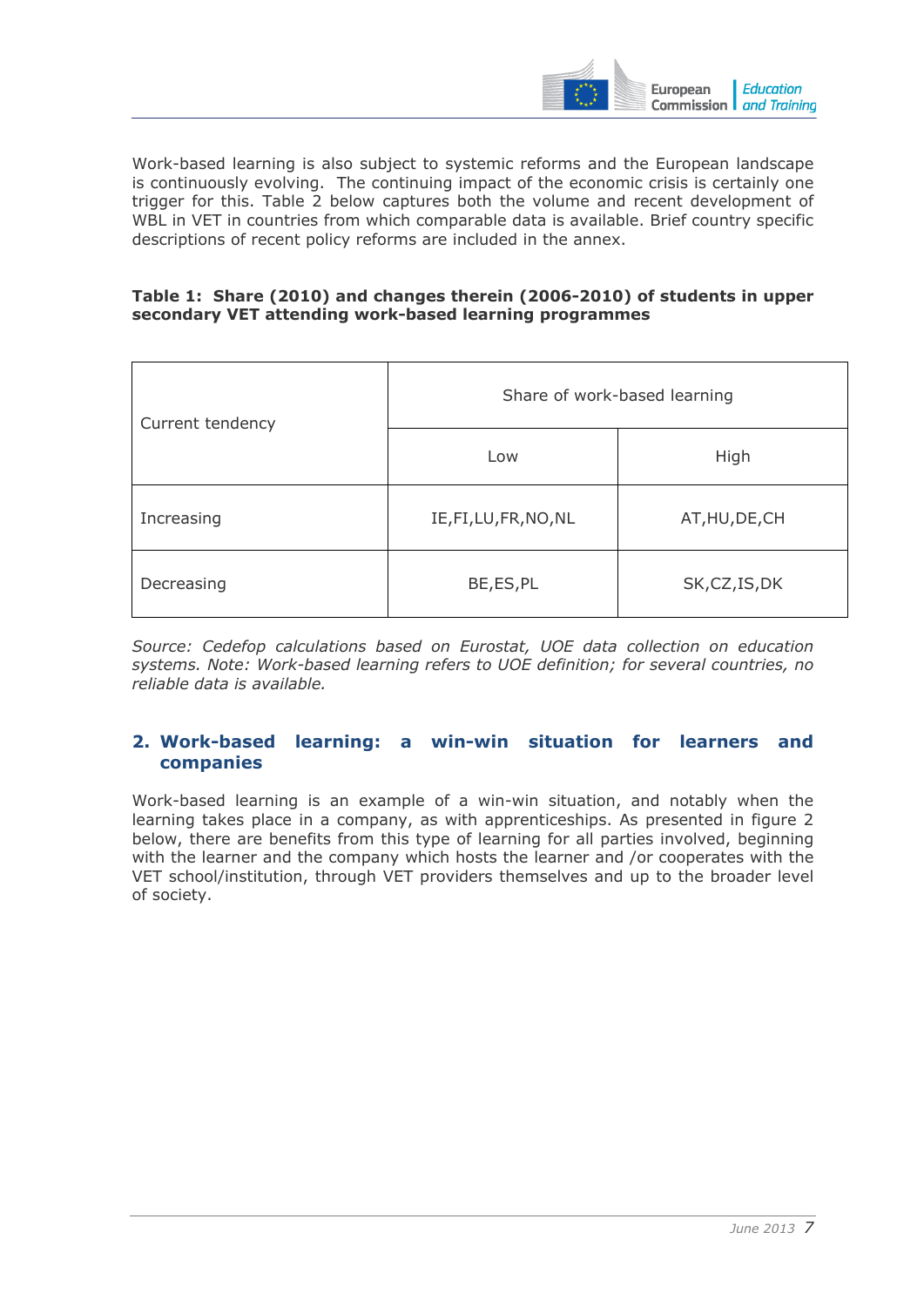



# **Figure 2: Benefits of workplace / in-company learning**

*\* These benefits are in particular attributed to work-based learning approaches where the period of time spent on the workplace is substantial, such as apprenticeships. \* Source: own representation* 

# <span id="page-7-0"></span>2.1. The right skills for learners

In today's highly competitive labour markets, the experience gained through WBL opens doors to later jobs. WBL models that are based on intensive periods of training in the company, such as alternance and apprenticeships, often offer young people the possibility to stay with the employer on completion of the apprenticeship, or reduce the time it takes to find the first job. Positive early employment outcomes are a clear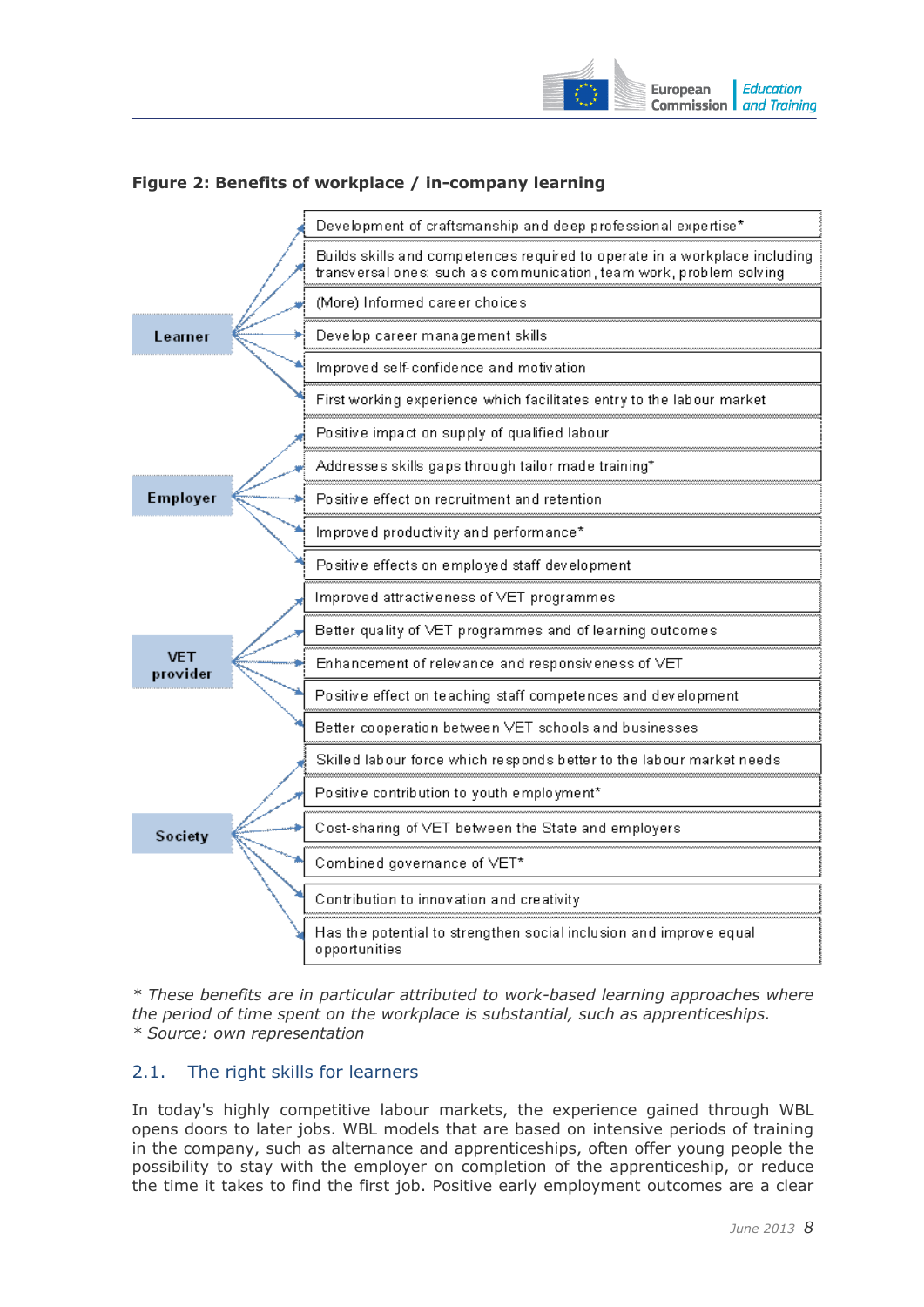

benefit for learners. Youth unemployment rates in European countries with a strong tradition of WBL such as Austria, Denmark, Germany and Switzerland are lower than in countries with less developed WBL systems. The period of time spent by graduates to find employment is also shorter. This is confirmed by a recent Cedefop report on labour market outcomes which shows that VET is more successful than general education at getting individuals into work in the short and medium terms.<sup>6</sup> Furthermore, the more workplace content in the education, the better the labour market outcomes.

Young people who are given the opportunity to participate in WBL gain access to multiple communities of practice and so have the potential to engage in rich opportunities for learning. Such opportunities enable learners to develop competences that allow them to grow as individuals, shape and develop their own identity, become involved with production/service delivery and experience the day-to-day challenges of the workplace. These processes contribute to their development of craftsmanship and of deep expertise in the occupation which cannot be stimulated in a purely schoolbased environment.

# <span id="page-8-0"></span>2.2. The right skills for companies

Hosting a learner, whether as an apprentice or a trainee, or cooperating with VET schools on project based assignments, has a cost for the employer, be it direct costs in terms of remuneration or indirect costs such as staff time dedicated to this activity. However, it also has benefits that go beyond sole economic returns as shown below.

Trainees, in particular those in programmes where a substantial share of the learning time is spent in the company, and apprentices take part in a firm's productive process and generate gains for the firm. The firm's costs and benefits vary greatly from country to country due to different wage and social security regulations but also due to sectoral and firm characteristics. It is impossible to make general statements about the level of firms' costs and returns on WBL – even when looking only at apprenticeships. Nevertheless, some examples can be provided:

- In Germany, the average net costs of an apprentice to the company is  $3.596C$  per year (gross costs are 15,288€ and gains 11,692€) but in some sectors (agriculture or liberal professions) the net costs are lower than 1000€ due to high gains from apprentices.<sup>7</sup> According to one source, companies recover the costs of apprenticeship training in sectors such as trade, craft and construction within the apprenticeship training duration $8$ ;
- In Switzerland, the net costs of apprentices to firms are significantly lower than in Germany, as they more frequently allocate apprentices to productive tasks and most firms recoup the training costs before the end of the apprenticeship<sup>9</sup>;
- Evidence from the UK shows that depending on the sector, the net costs of apprenticeships to employers are recovered within the first year following completion of training in sectors such as IT, business administration or retail, but can take longer in other sectors $10$ .

<sup>-</sup>6 Cedefop "*From education to working life - The labour market outcomes of vocational education and training*": <http://www.cedefop.europa.eu/en/publications/20448.aspx><br><sup>7</sup> BIBB (2000), in company usestional training. A worthup

BIBB (2009) *In-company vocational training - A worthwhile investment for enterprises*. Findings from the 2007 BIBB Cost-Benefit Survey

Mohrenweiser, J. and Zwick, T. (2008) *[Why do firms train apprentices? The net cost puzzle reconsidered.](http://ideas.repec.org/a/eee/labeco/v16y2009i6p631-637.html)* Leading House Working Paper No. 16

<sup>9</sup> Dionisius, R. et al (2008) *Cost and Benefit of Apprenticeship Training: A Comparison of Germany and Switzerland*. IZA Discussion Paper No. 3465.

[<sup>10</sup> See research results here: http://www.apprenticeships.org.uk/Employers/The-Benefits/IER-Research.aspx](http://www.apprenticeships.org.uk/Employers/The-Benefits/IER-Research.aspx)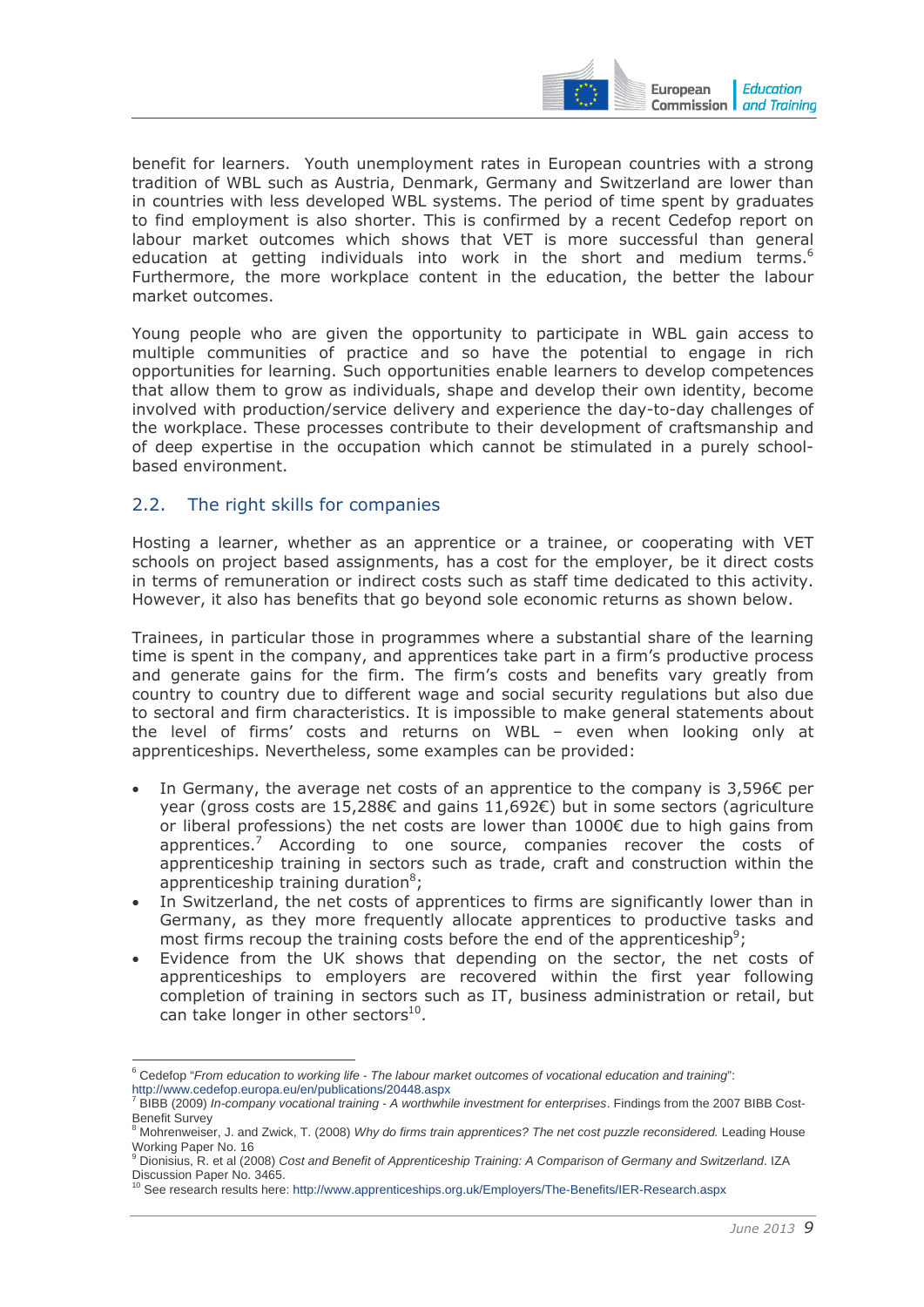

For SMEs with limited financial resources, WBL represents an important tool to react in a flexible, efficient and concrete way to the needs of the company. It also offers the opportunity to train young people according to the needs of the company. This can be of particular interest to employers in those sectors where there are skills shortages.

Training young people also has broader benefits for companies. In-company trainers responsible for training/mentoring learners benefit by developing their skills and competences as trainers but also by developing new knowledge, since learners bring new perspectives and challenges as they learn. The people who interact with apprentices are not only those designated as formal trainers but many more people in a host company who take on training and mentoring tasks. This broad engagement of staff enhances the organisational learning in a company.

# <span id="page-9-0"></span>2.3. VET schools/institutions working in partnership with companies

Teachers from VET schools are typically required to cooperate with companies which host learners during WBL. Therefore, work-based learning provides opportunities for teachers to follow developments in workplace practices, processes, equipment and technology. Furthermore, good links and networking between VET providers and employers facilitates direct access for learners and teachers to the latest technology and equipment. In particular in the case of industrial sectors, the investment required for VET schools to purchase such equipment may be too high and the possibility of cooperating with businesses makes it more cost-effective for them to train learners. On the other hand, in some cases, and in particular in sectors dominated by SMEs, the VET school /institution may be the regional hub which offers the up-to-date technology which companies can access.

School and business collaboration on the provision of WBL can also enhance cooperation in areas such as curriculum design, career guidance and mentoring and results in better value for money, as costs/resources/technology are shared with employers.

Employer engagement sends a signal to the learner (and his/her parents who often have an important role in the learner's choice of pathways) that the VET programme has value on the labour market. Such signals positively affect the image of VET.

# <span id="page-9-1"></span>2.4. More relevant and inclusive VET systems

Work-based learning strongly contributes to the quality of initial VET and ensures that the skills young people acquire are those needed on the labour market. In particular, work-based learning tackles skills shortages as employers are most likely to engage learners in apprenticeships in areas where they have difficulties recruiting qualified staff. Positively engaging learners in this way creates powerful opportunities to raise the aspirations, confidence and motivation of individuals. Learners who benefit from high quality learning in the workplace can be put in situations that help them develop problem solving abilities and the capacity to adapt to change as they encounter new and different workplace practices, technologies and environments. Thus high quality work-based learning can also contribute to innovation.

Apprenticeships, and to some extent traineeships, share the costs for training between the state and employers. Whilst there are notable economic returns from WBL for the state through positive employment outcomes, higher wages and a reduction in public expenditure, employers also benefit from lower overall training costs. Employers perceive important returns from high quality VET (in terms of productivity or innovation) and therefore should contribute to sharing the costs.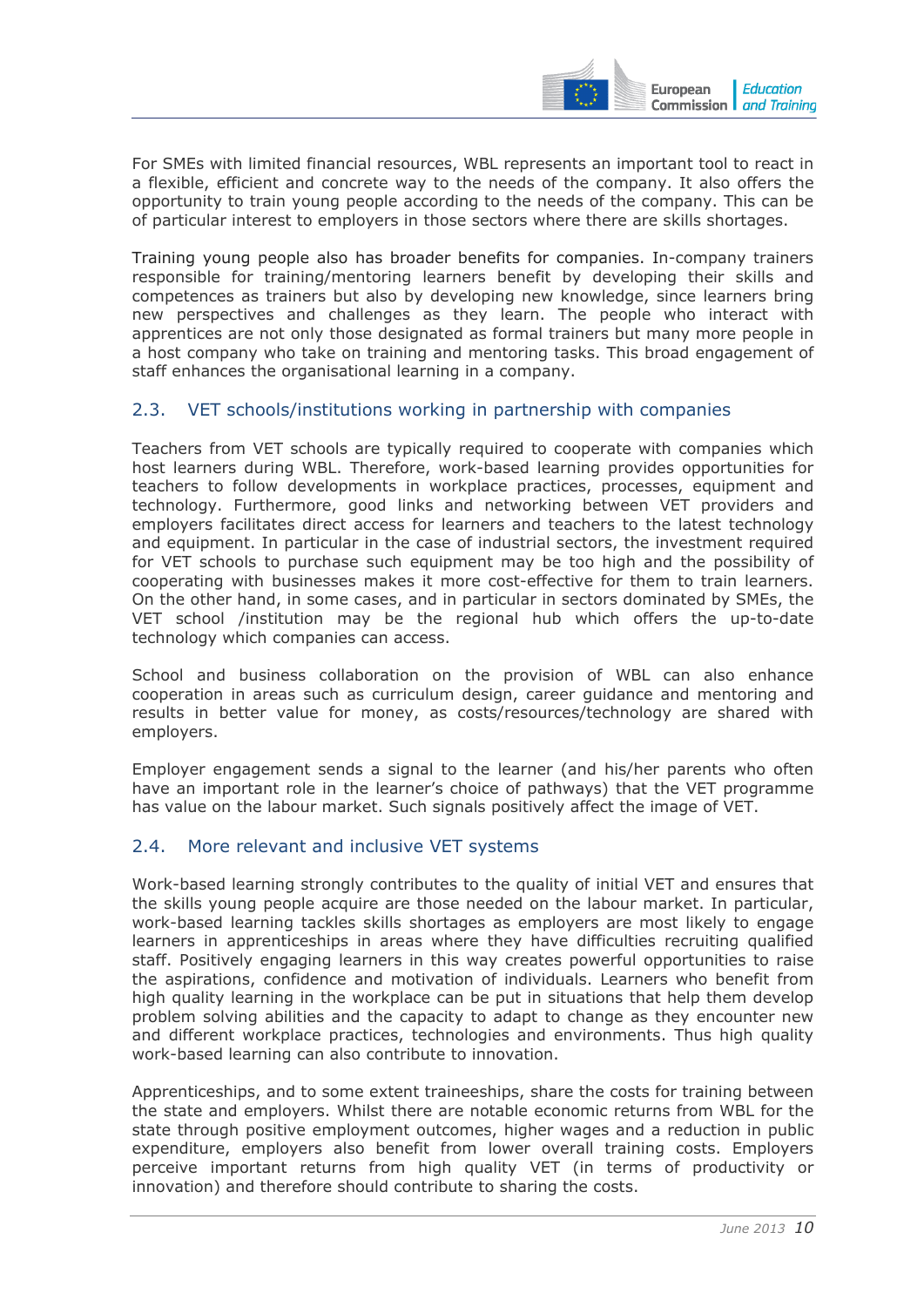

Work-based learning is also particularly effective to re-motivate and retain learners who are otherwise at risk of dropping out and thus supports social inclusion. Apprenticeships enable young people to earn a wage while learning which, although often not the most important factor, is nevertheless relevant for many of them when deciding to enrol in an apprenticeship. Many young people thrive on a more hands-on form of learning and benefit from training in a real-life work environment. Learners are able to pursue learning in environments that are better suited to their learning styles and aspirations than school-based education. Work-based learning, provided it offers the right support and "fit" with the person, also positively affects young persons' resilience.

# <span id="page-10-0"></span>**3. Effective work-based learning ... what works?**

There is wide experience throughout Europe of how to establish and support highquality work-based learning in initial VET. Drawing on practical examples from Member States as well as on studies and research, the issues below can be highlighted as success factors. They can be grouped around three main concepts:

- **Governance**
- **Ouality**
- Partnerships

# <span id="page-10-1"></span>3.1. WBL governance and shared responsibilities

#### **Integrate WBL within the education and training system**

Integration of WBL, and notably apprenticeships, in the broader education and training system is a first condition of success. In order for alternance pathways to be attractive to a range of learners and employers, they must be permeable, in other words structured in a way that enables people to access additional, continuing and advanced VET or further and higher education. The qualification must be clearly linked to and anchored within the overall qualification system.

Within a specific training programme it is important that the WBL aspects articulate clearly with the school-based parts, complementing each other. In well-established dual systems, recognition in the school environment of what learners learn in the workplace is a crucial success factor, ensuring the coherence of the pathway. Viceversa, the work-based learning parts of a programme need to take into account the progress made in school-based instruction.

#### **Provide a clear regulatory framework for WBL**

Learners enrolled in alternance or apprenticeship training are between studying and employment. They are learning but at the same time take part in the production process of a company and, over time, the company benefits from their work. There is therefore a need for a specific regulatory framework that clarifies the responsibilities, rights and obligations of each party. It should specify the status of the learner, the remuneration arrangements and other benefits (if applicable), together with the obligations of the employer, the learner and the training centre. The contractual arrangements between the learner, the employer and the VET provider (if necessary) also need to be clearly defined. Written agreements protect all those involved from abuse or damage.

The regulatory framework for apprenticeships needs in particular to ensure that: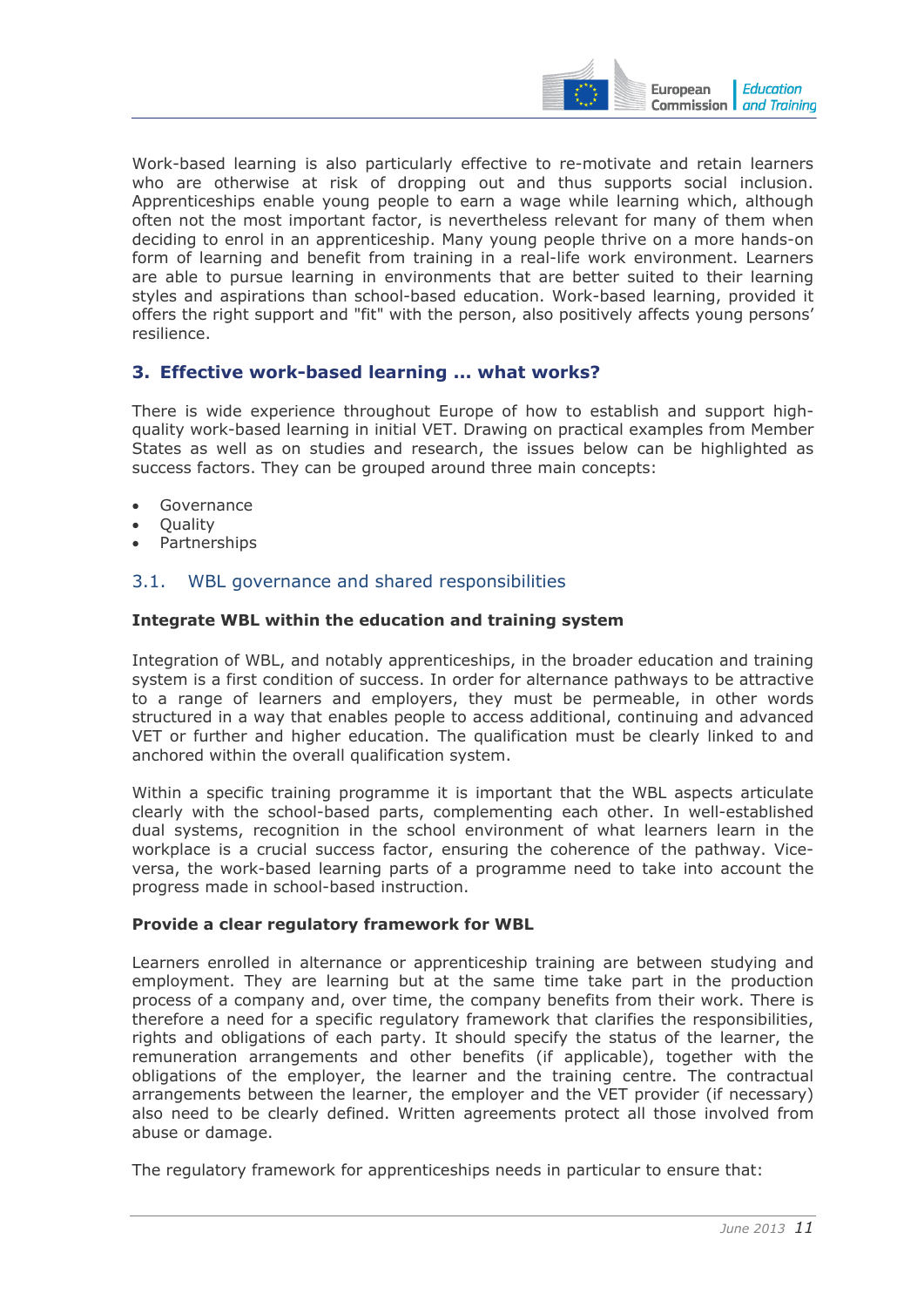

- Employers do not use the apprentice status to replace regular workers. Incentives for employers to take on apprentices risk creating a replacement effect. In other words, an apprentice may be recruited for a position that was previously carried out by an employee; and
- The administrative burden imposed on companies through the regulatory framework is not too heavy. Otherwise it may be seen as a disincentive. In some countries, apprenticeships suffer from a bad reputation among employers due to the perception of high levels of paperwork involved. This negatively affects the supply of apprenticeship placements.

The regulatory framework concerns not only the "micro-level" relationships between the learner, the workplace and the VET provider, but also needs to set a top-level frame including responsibilities for:

- Developing qualification standards or learning outcomes-based requirements
- Developing curricula and learning plans
- Quality assurance, evaluation and review
- Public funding and its use

#### *Providing a clear regulatory framework*

*In many countries WBL exists within a well-structured regulatory framework. Apprenticeship models in Germany, Austria and Switzerland for example are highly institutionalised with certain regulatory requirements contributing to the overall quality of the apprenticeship programme. In Germany for example, the Vocational Training Act (1969) defines the parameters within which firms and Chambers of Commerce may legitimately operate apprenticeship contracts. It also specifies the duration of apprentice training, the examinations to be carried out by the Chambers to test workplace learning and obliges employers to release apprentices to undergo these tests. It also provides apprentices with the right to take legal action if the employer violates its obligations. Chambers of Crafts, industry and commerce regularly monitor training firms and have the power to withdraw a firm's permission to train apprentices, if firms do not meet the required standards.* 

Not only apprenticeships but also on-the-job training periods require a clear regulatory framework for the period a learner spends in the workplace. Given that on-the-job training periods are typically shorter than apprenticeships, employers' commitment to an individual learner may be less, as is their willingness to remunerate the learner or to engage in administrative procedures to host her/him. Frameworks need to take into account this difference in the benefits for employers from hosting trainees, as compared to apprenticeships.<sup>11</sup>

# *Guidelines on high quality work-based learning, Belgium (Flanders)*

*The Flemish Government in Belgium has issued a document called 'Guidelines on high quality work-based learning'. This is a handbook that can be used to plan for and implement WBL. It includes clear and practical guidance in relation to different aspects of WBL. For example, it provides guidance on what needs to be in place before embarking on WBL, the preparation required in terms of identifying who will be* 

<sup>-</sup><sup>11</sup> The European Commission is currently preparing a proposal for a Quality Framework for Traineeships to introduce Europe-wide minimum standards, as announced in the communication *Towards a job rich recovery*1 of 18 April 2012 (Employment Package, COM(2012) 173 final).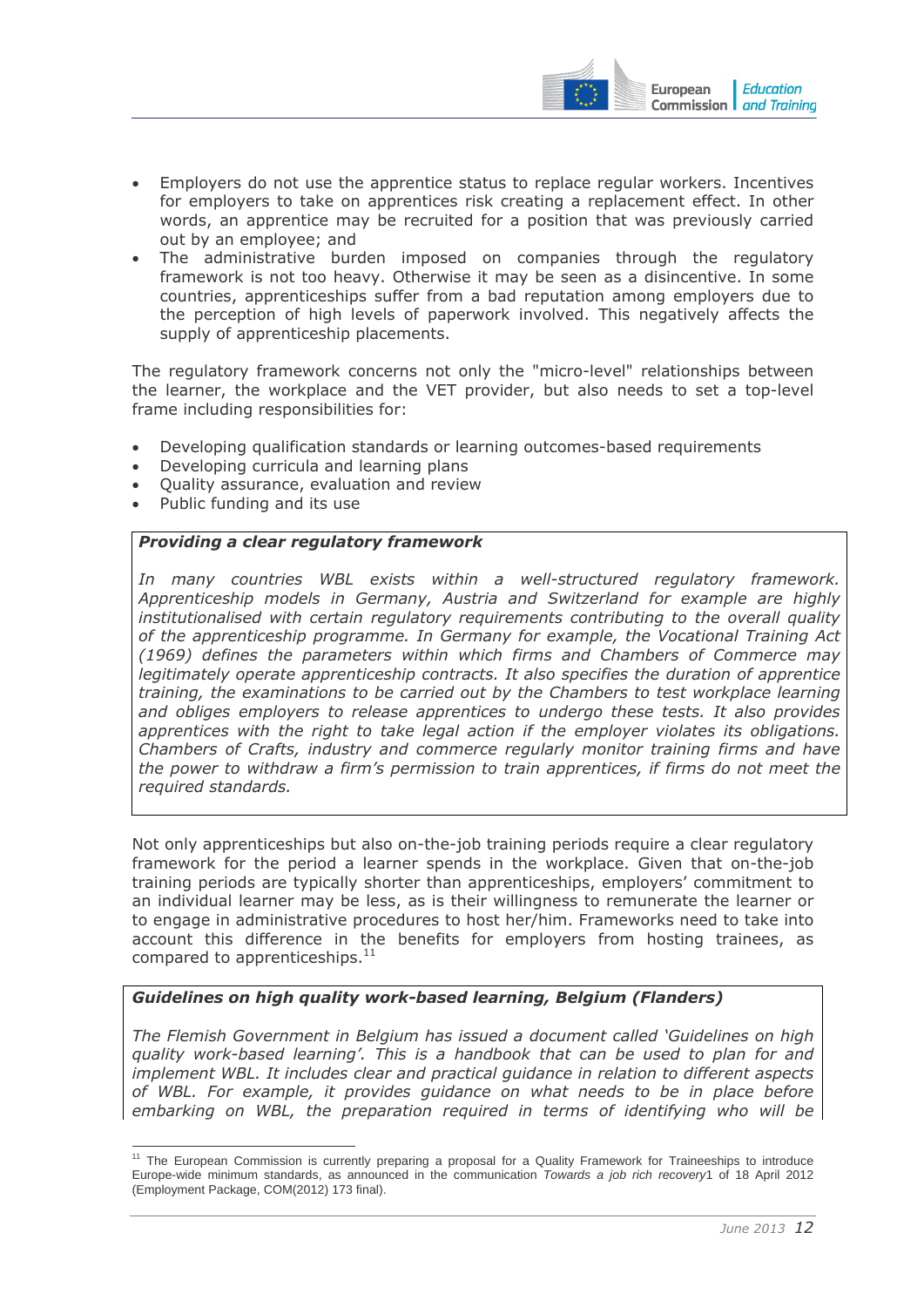

*involved, ensuring clear information and regulations are in place, preparing the learner and ensuring the work environment and equipment is suitable.* 

*The guidelines emphasise the need to ensure teachers/trainers/mentors are equipped with the necessary resources/support/time to perform their role. It also provides helpful information on how to match learners to a suitable place of work (by linking the competence profile the learner starts with to the school-career guidance / pathway to work guidance for example) and how to support learners (by specifying minimum follow-up criteria such as the number of visits tutors should pay for example). In addition, the guidelines provide helpful information in relation to assessment, feedback and follow up activities.* 

#### **Closely involve social partners**

Involving national social partners is necessary to ensure that WBL remains responsive. Their involvement is essential for identifying future skills requirements so that the development of skills across the economy keeps pace with needs. Training/occupational standards need to be reviewed and updated regularly, and social partners are well positioned to make input to the process. They have direct experience of the extent to which WBL provision is user-friendly and successfully geared towards employability and competitiveness. Social partners who work in partnership with VET providers are also particularly helpful in making the necessary arrangements to maximise WBL opportunities.

For work-based learning to be an integrated element of VET and for employers to contribute to cost-sharing, there needs to be a governance structure in place in which employers can make sure that their needs are reflected. VET systems which have strong work-based learning pathways (in countries such as Austria, Denmark, France or Germany) also have VET governance structures that reflect the division of responsibilities.

#### **Provide incentives for employers to engage in WBL**

Good WBL governance means creating a cost-benefit ratio that encourages employers to get involved. Work-based learning can only exist in a country if companies buy into this concept and offer apprenticeship places, student placements or cooperate with schools. Stimulating the creation of apprenticeships and placements is a key challenge in many European countries that wish to upscale their WBL practices within initial VET.

For employers, WBL represents a cost but also provides benefits and even financial gains. The ratio depends on many aspects: the duration of the WBL training and the time actually spent in the workplace, the regulations regarding salaries, benefits and social security contributions, the needs in terms of facilities, equipment, materials and the possibilities for the employer to engage the learner in productive tasks.

The regulatory framework typically clarifies the incentives for employers to engage learners in alternance programmes. These can be financial incentives such as tax reductions, subsidies or other, but also non-financial, such as access to certain support services, for example to help companies with the paperwork related to hosting apprentices.

#### *Financial and fiscal incentives to employers*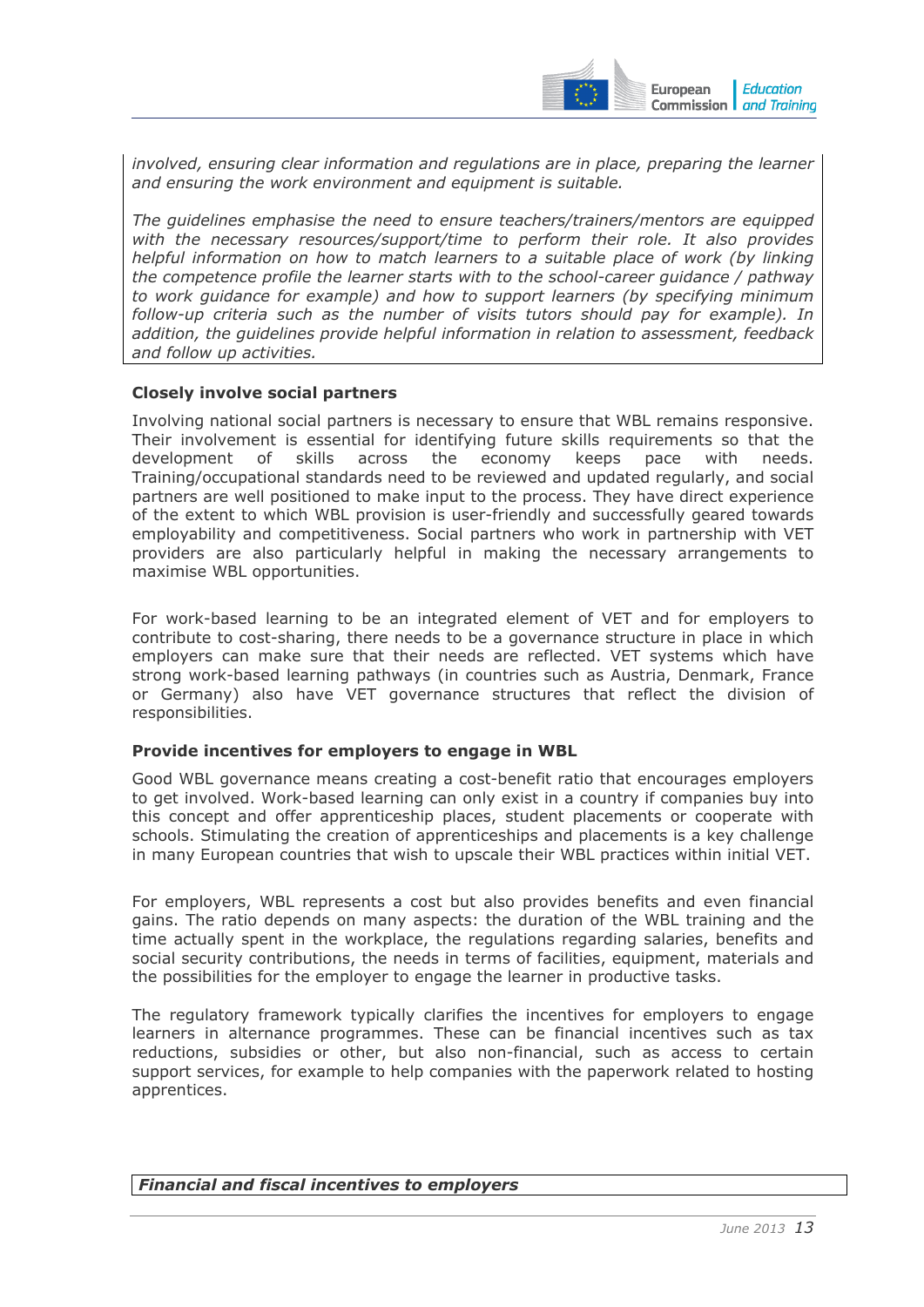

In France employers receive exemptions from social contributions and receive a bonus *for hiring apprentices. In the Netherlands, employers offering the apprenticeship BBL*route (beroepsbegeleidende leerweg) are eligible for a reduction in tax and social *insurance contributions. Some countries have also developed specific incentives aimed at employers who offer apprenticeship places for the very first time and at employers who take on additional apprentices. For example, in Germany a programme called 'Jobstarter' has been introduced by the Federal Ministry of Education and Research with the intention of creating additional training places and providing support to companies that have no*  previous experience with training<sup>.</sup> In the UK the Apprenticeship Grant for Employers to *take on unemployed 16 to 24 year olds has been established.* 

In Denmark, the government introduced the 'Youth Package' initiative to support the *creation of 5000 additional traineeships in 2010 by tripling the financial subsidy paid to employers who hire trainees.*

# **Address the WBL needs of SMEs**

SMEs face particular challenges in engaging with WBL, given their smaller workforces, limited resources and lack of familiarity with the WBL regulatory and administrative framework. Their engagement can be encouraged by intermediary organisations that offer expertise, information and help to support and motivate employers participating in WBL. Intermediary bodies can relieve employers from the administrative burdens that are often associated with different forms of WBL provision and assist them in locating information, for example advice on tax incentives to train young people. Intermediary organisations can, for example, provide advice to SMEs on curricula or on how to organise different forms of WBL.

Member States should therefore support networks of companies and empower intermediary bodies such as Chambers to facilitate high-quality WBL, notably involving SMEs.

# *Networking "intermediate" bodies for WBL across borders*

*The EuroApprenticeship project, coordinated by APCMA (the French Assemblée permanente des chambres de métiers et de l'artisanat), is networking 220 "intermediate bodies" that have a regional and / or sectoral competence on apprenticeship matters. These bodies mobilise their own networks of companies and training centres to organise transnational learning mobility for apprentices. The project aims to equip the network with the tools its members need to effectively support apprentices undertaking learning and training abroad. Tools have been developed to support the promotion, organisation, validation and quality monitoring of mobility projects, as well as: a partner search database; an "observatory" on learning systems and mobility; a "barometer" measuring employers' image and awareness of mobility; and a label rewarding the commitment of companies to the mobility of apprentices.* 

*This type of support by intermediary bodies is core to the involvement of SMEs in training apprentices across borders.* 

#### **Provide targeted support for at-risk groups to engage in WBL**

Early school leavers and other young people who leave compulsory education may need additional learning or support to apply for an apprenticeship. They can benefit from "transition measures" which offer a bridge into initial VET and are primarily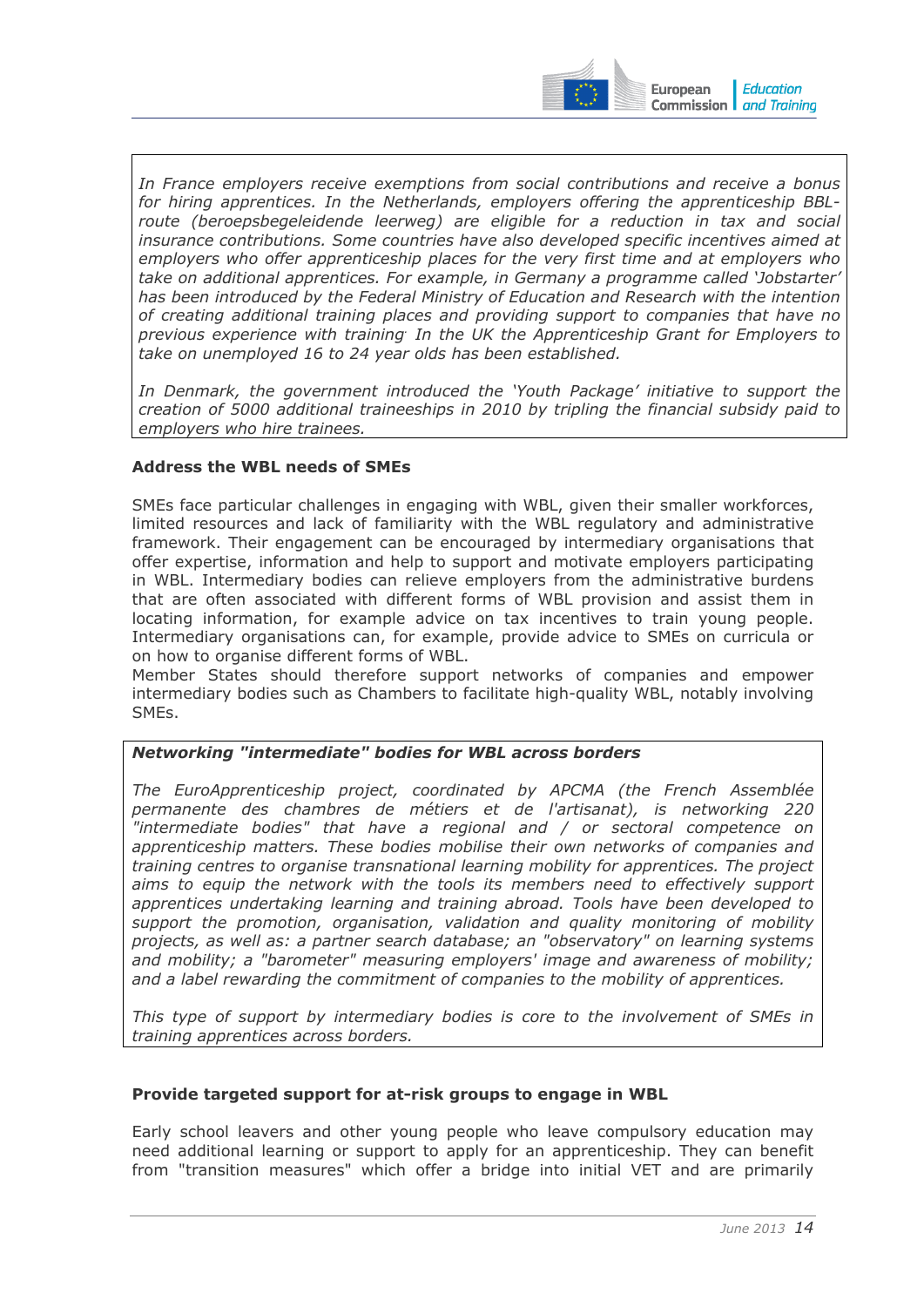

targeted towards young people who have dropped out of education or are at risk of doing so. Measures which ease transition into initial VET provide much needed support for young people before they enter full-time programmes, and often include support to develop or improve the key competences needed for a successful next step in training or employment

Learners in these transition measures are expected to carry out concrete tasks to gain practical experience. Participating employers are often selected because of the tasks and nature of jobs they can offer, but also the support they can provide. They may receive a subsidy for hosting the learner.

#### '*Introductory Training' a successful transition initiative*

*The EQJ Programme in Germany is an initiative designed to help young people continue in education and training following completion of their general compulsory education. It is targeted at learners who are not able to find an apprenticeship in the VET system. The EQJ programme attracts up to 40,000 learners per year and is essentially an in-company introductory training programme that lasts between 6 and 12 months. Training is primarily carried out within the workplace with some learning in the school-based environment.* 

*This in-company introductory training programme allows difficult-to-place young people to gain access to the regular system of dual vocational education and training. The training should provide basic occupational skills within any of the occupations covered by the dual system. Learners have the opportunity to participate both in qualification modules ("Qualifizierungsbausteine") and specific vocational modules ("berufsfeldspezifische Module"), and in the process to obtain partial qualifications in occupations trained within the apprenticeship scheme. If participants successfully complete the EQJ-Programme (determined by a testimonial issued by the company and certified by a related professional organisation, e.g. the Chamber of Industry and Commerce or the Crafts Chambers), they are able to get recognition for the learning outcomes achieved in the subsequent vocational training programme as part of the regular apprenticeship.* 

*The main advantage of this programme is that it offers meaningful opportunities for young people to experience the world of work, many of them for the very first time, together with real opportunities for them to access the labour market and secure employment. Employers offering in-company introductory training can receive funding through a pay subsidy of up to 216 Euro per month, plus a lump-sum share of the average total social insurance contributions for the trainee; this is a higher subsidy than for hosting regular apprentices. In February 2012, the German Federal Government stated that around 70% of all participants in EQJ secured a placement within the dual system following completion of the EQJ introductory training.* 

The Council Recommendation on Youth Guarantee schemes tasks Member States with providing young people up to the age of 25 years with a good quality employment, continued education, an apprenticeship or a traineeship within four months of becoming unemployed or leaving formal education. At-risk groups such as early-school leavers, low skilled young people, migrants or young people from a disadvantaged background are particularly in need of targeted support.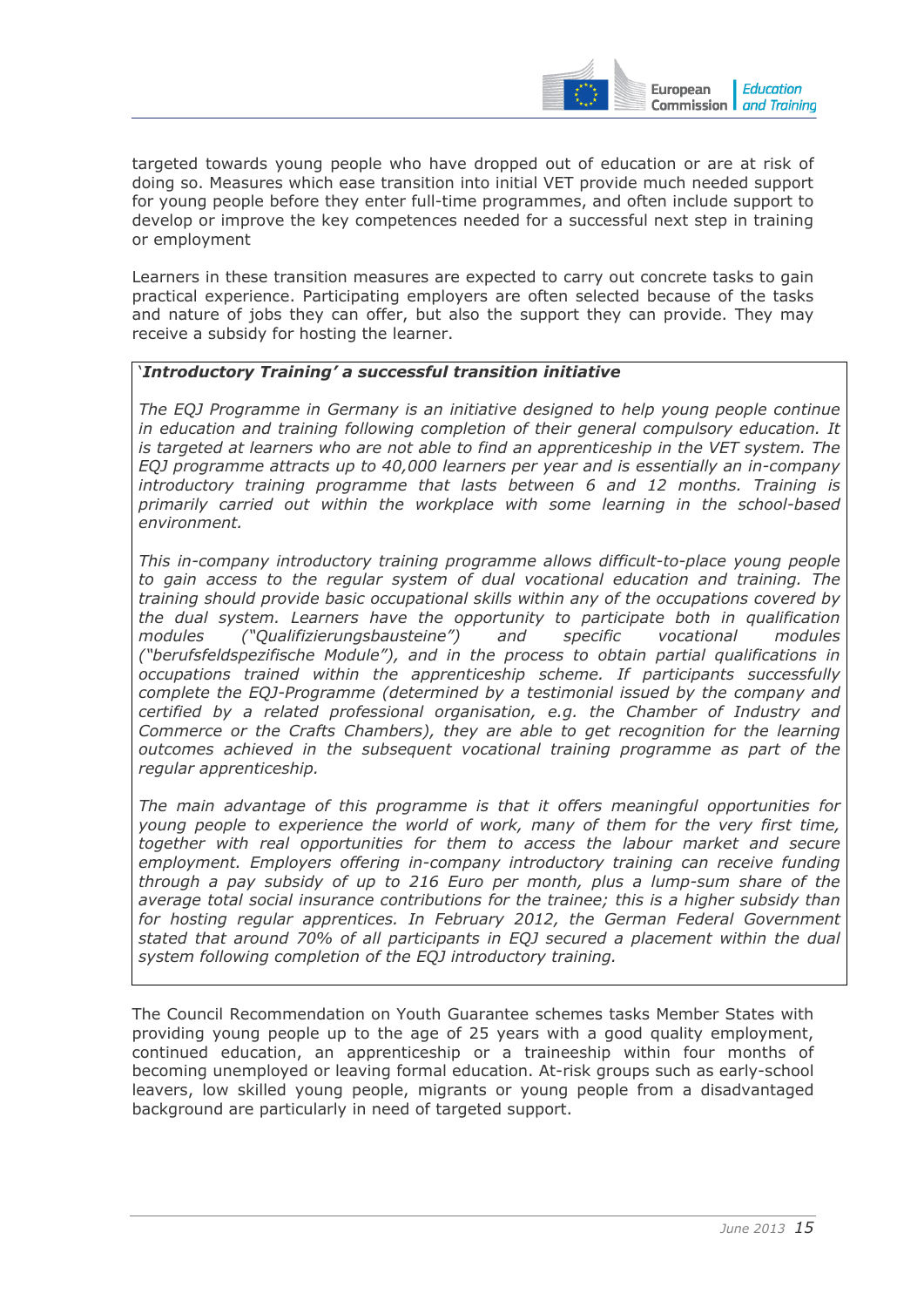

# <span id="page-15-0"></span>3.2. Quality of the qualification and the learning process

#### **Define standards which cover a broad range of knowledge, skills and competences**

One core aspect of the quality of WBL is the profile of knowledge, skills and competences that learners develop. Good quality WBL is related to a range of competences and, in combination with school-based learning, results in professional profiles that embrace a full profession and enable learners to develop a full understanding of a professional field. Such understanding is needed in order for people to be able to adapt to change later on when technologies and processes change and some tasks disappear while new ones arise. The active involvement of social partners in defining these standards is an important quality factor and is especially well-developed in dual systems.

The qualification standards for work-based or learning outcomes descriptions for smaller scale WBL activities need to take this account. They set the range of knowledge, skills and competence that is to be achieved through WBL. This should be broad enough to embrace a profession in a holistic manner and give learners the basis for not only immediate transition to employment but also future evolutions. As well as skills specific to the profession, learners need to acquire strong basic skills.

#### **Offer diverse WBL opportunities**

In alternance models, learners spend large proportions of their training pathway in the workplace. It is therefore crucial that the workplace offers diverse and rich learning opportunities that enable learners to develop the skills, knowledge and competences they need to become fully qualified professionals. Training which is too narrow and too company-specific limits opportunities for transferability and progression. Students need exposure to a range of situations and tasks, and the curriculum for WBL should define a sufficiently broad range of knowledge, skills and competences, including a range of key competences. Companies, especially SMEs, can usefully cooperate to form "training alliances" to offer learners exposure to a full range of situations and tasks. Sharing an apprentice among several companies ensures that s/he gets familiar with different technologies/processes.

Some economic sectors, such as information technology or creative industries, may be organised in a way that does not fit into traditional apprenticeship schemes of providing learning at the workplace, with dedicated training by a Meister (master craftsperson). Innovative models of alternance training can overcome this, for example by engaging apprentices in problem-based, creative and innovative tasks and assignments.

#### **Clearly define WBL learning outcomes and objectives**

All on-the-job learning periods, even short ones, should have a clear pedagogical purpose, defined learning outcomes and specified objectives that both the learner and the employer are aware of. In some cases learners participating in on-the-job training periods are only exposed to short-term periods of work experience, e.g. several weeks. These are not always designed as a learning process with clear objectives and planned tasks and thus learners risk ending up in on-the-job training periods that are unplanned and unstructured with limited opportunities for real learning or skills development.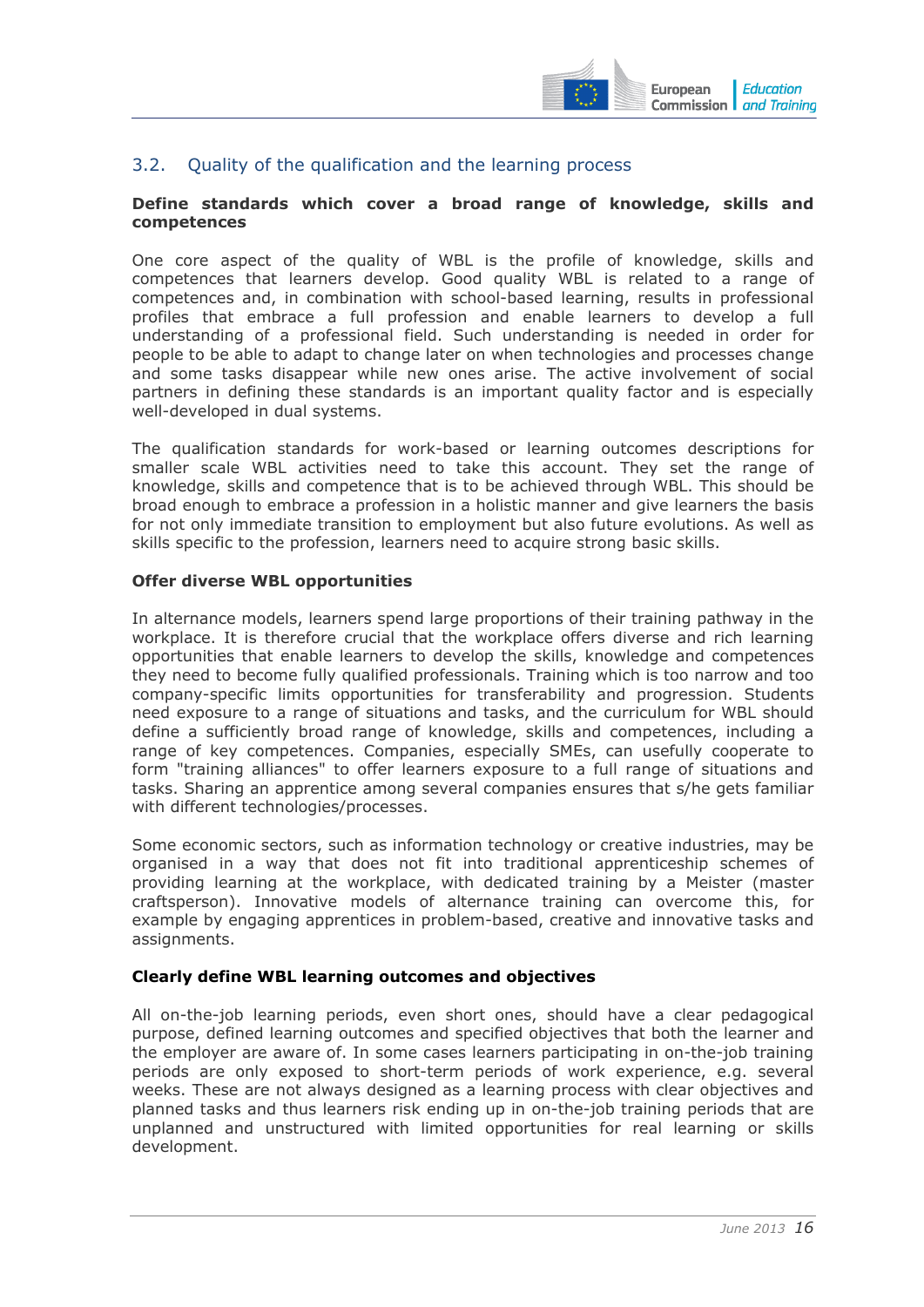

Clear articulation between periods of work-based learning and school-based learning is key to the success of on-the-job training periods, particularly from the perspective of the learner. Critically, an outcomes-based curriculum makes it easier for learners and employers alike to identify the relevant knowledge, skills and competencies the learner is expected to acquire. This requires a clear understanding of the assessment approach and how the period of on-the-job training will be assessed (formative/summative).

#### *On-the-job training periods (Période de formation en milieu professionne) – France*

*In France, young people participating in upper secondary VET have the opportunity to participate in short periods of on-the-job training. The minimum duration of the training periods in companies is three consecutive weeks but learners can participate in up to six training periods. In total, students preparing the professional upper-secondary leaving certificate (baccalauréat professionnel), which is typically acquired following a three years programme, have to undertake 22 weeks of on-the-job training.* 

*A key feature of the success of this approach is a strong focus on integrating schoolbased learning within the job training periods. For instance, the qualification standards define which competences are to be acquired through the on-the-job training. Finding an employer for the student is the responsibility of the VET provider. In particular VET teachers have the responsibility to identify and cooperate with companies that are most suitable to host their students.* 

*Each student has to sign a training agreement (convention de stage) with the school and the employer. This agreement contains all the formal aspects related to working time, health and safety or insurance but also the pedagogical aspects.* 

*Use of such documentation enables learners to observe, interact and reflect on what they have learnt and on the activities carried out during the training period. This approach to on-the-job training is supported by the Ministry of Education in France. In addition, employers have a key role to play in the preparation phase before the training commences. Teaching staff together with employers define the practical aspects of the training period and determine the tasks the learner is required to carry out. To ensure learners are appropriately supported, support is provided by qualified mentors.* 

#### **Prepare and support learners for work-based learning**

Learners need preparation and support in their search for a host company where they will carry out their training. Given economic pressures, employers are typically looking to take on learners who have developed certain skills and attitudes that support their employability. In many countries, there remain issues of unequal participation and success rates across different groups of learners. Apprenticeships should be open and accessible to all, regardless of gender, ethnicity, disability or learning difficulty. Different forms of support can be provided to help achieve this: career guidance (how to approach companies, how to find a suitable company, etc.); preparatory training on aspects such as how to behave in an interview and how to behave in a workplace; coaching and mentoring. These support services can be provided by bodies ranging from schools to public employment services, youth clubs/ centres or others.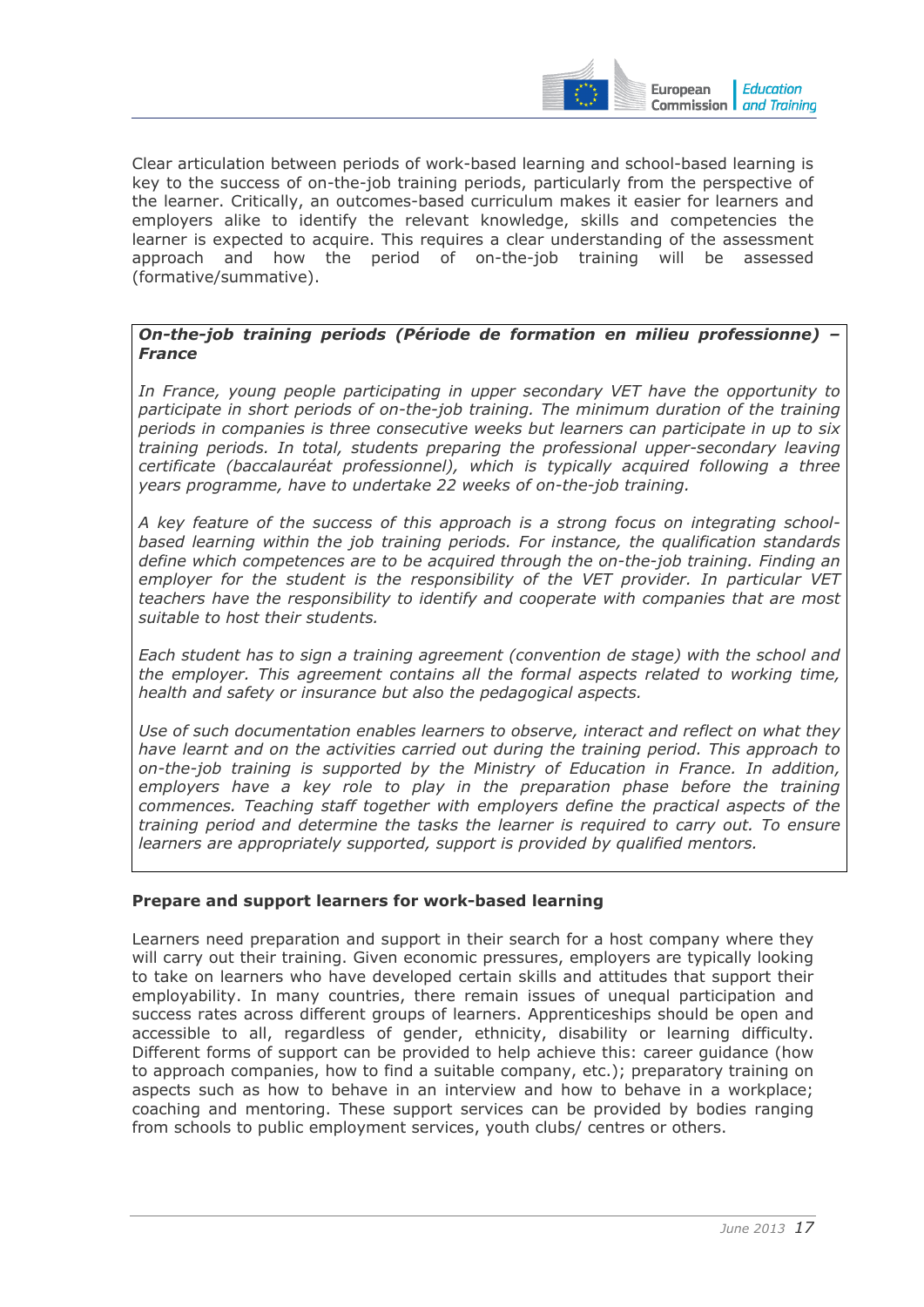

**Education** European Commission | and Training

# *Outreach strategies – Aalborg Technical College (Denmark)*

*The Aalborg Technical College in Denmark has developed an in-house work placement service to ensure a better match between supply and demand for apprenticeship places. The college employs a number of apprentice-place counsellors. They typically have a professional background in the sectors they target, so "they can speak the language of the industry". There is also a training programme for all the apprentice counsellors. In addition the head apprentice counsellor has taken the initiative to develop a handbook on all aspects of apprentice place creation to ensure that the school can offer a good service particularly to micro companies that choose to take an apprentice for the first time, and also to ensure that both students and companies get accurate and updated information.* 

*A central element in the school's apprentice place activities is the digital registry of all*  approved apprentice places. From this registry "apprentice place consultants" can see if *it is time for a company to renew an apprentice contract and identify companies that are approved and do not have an apprentice.* 

*The college's efforts have paid off. In 2010, when the crisis had set in, the region of Aalborg Technical College experienced a 28% growth in apprentice places. In 2011, the school was at the very top of apprentice place creation in terms of matching supply and demand.* 

*According to enterprises and students, one of the most critical success factors is the structured and planned outreach strategy of the school. The college has been at the forefront of using available data sources to ensure a match between supply and demand. The second most important factor is the proximity between "apprentice-place consultants" and host companies. The school also organises training sessions for host companies which creates trust between the school and the companies, many of which are micro companies.* 

The VET teachers/trainers/mentors who support young people in their transition to the workplace need access to the right professional development to help them fulfil their role to an excellent standard. The work they do should be recognised as part of their competence profile /job description.

# <span id="page-17-0"></span>3.3. School-company partnerships

#### **Encourage networks of VET schools with local businesses**

In all models of WBL, VET schools need to operate in networks with local businesses. In the case of on-the-job learning periods, learners are often required to identify suitable placements themselves. Without any support to secure an employer placement from the VET provider, learners are at risk of taking up placements that are of limited relevance and offer limited opportunities for skills development. Schools that have been effective in developing good links with their local employer base are more likely to succeed in establishing a network of companies willing and well-prepared to host learners. It is more feasible to introduce and maintain a consistently high quality learning framework with employers who have well established links with the school than with those who offer one-off placements. The extent to which schools develop and maintain working relationships with employers is a core determinant of high quality WBL. A network of advisors or "coaches" in contact with employers and schools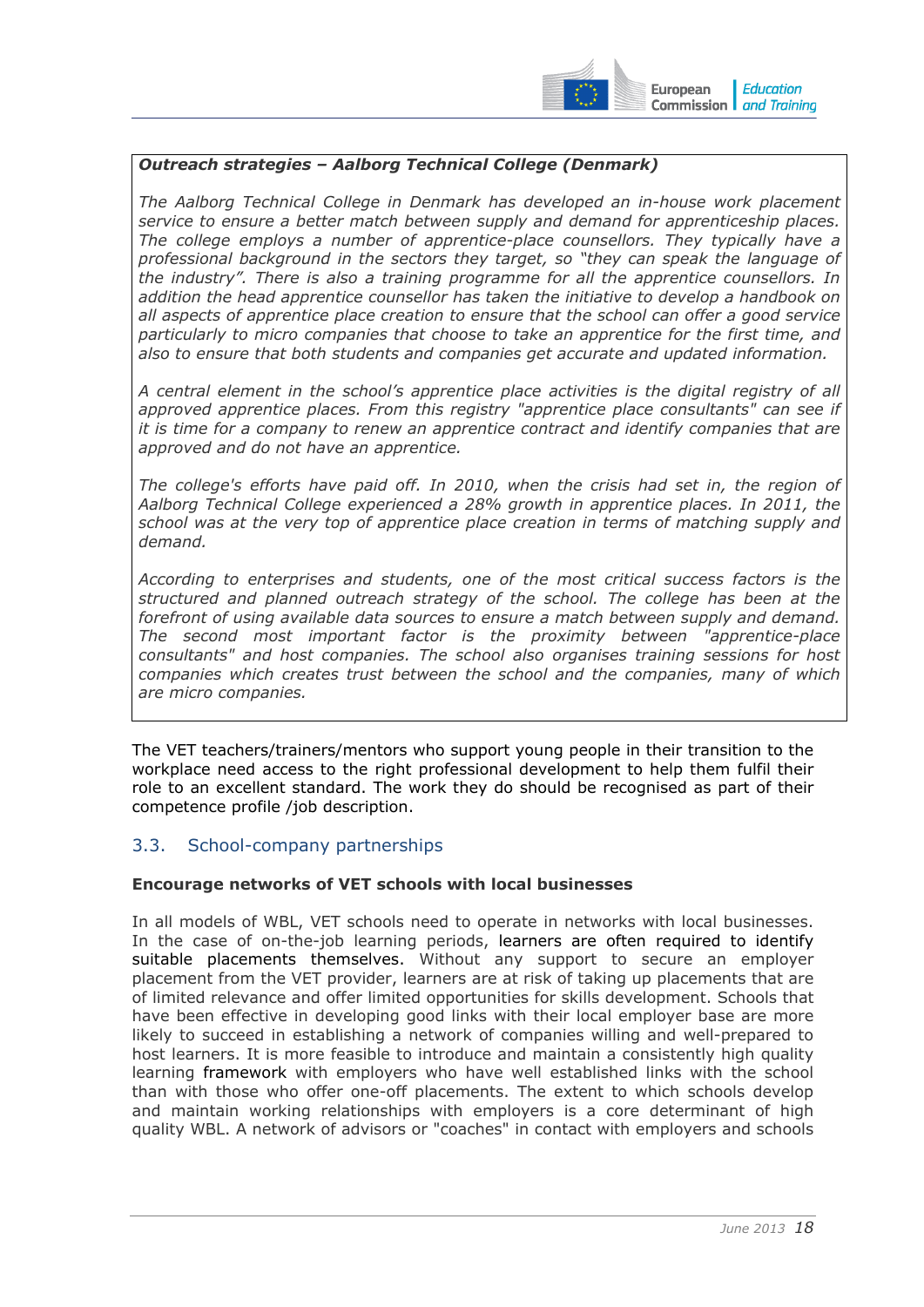

can be a successful means of encouraging this type of cooperation, as is the case in Germany with the "Mobility Coaches" initiative.<sup>12</sup>

#### *48 hours – Lillebælt Academy - Denmark*

*The Lillebælt Academy which offers two years vocational programmes developed an initiative called 48hours. The main purpose of this practice is for students to gain concrete experience with problem solving and cross-professional cooperation. Reflective practice is a key aspect of this initiative. Teachers from the Academy noticed that students in the more traditional 3 month trainee placement tended to work on activities that are well defined and narrow in scope. Thus the 48 hour initiative was conceived to expose students, in a very practical way, to new forms of work where they are expected to be able to tackle problems as part of a company's innovation efforts. This practice complements the more traditional on-the-job training periods as it focuses on the development of other competences.* 

*Students are exposed to a real challenge that a given company has identified. The assignment corresponds to the actual duration of 48 hours. The problem defined needs to be in line with the level of skills of the students. Each time students participate in such a 48 hour event, the problem area chosen is negotiated between the school and the company. The school has realised that it is of value if a problem is not too well defined, because students also learn a lot in the process of identifying a problem and tackling it*  from different perspectives. This is in particular the case when they work in *interdisciplinary teams and with a real company.* 

*The evidence provided through an internal evaluation with the companies involved suggests that this WBL model provides concrete innovation value-added for the companies.*

# <span id="page-18-0"></span>**4. Tools for effective work-based learning**

Public authorities, stakeholders and VET providers have developed a range of tools and processes that can be used to support the quality of WBL. These concern tools and instruments for:

- Overarching guidelines to integrate work-based learning into VET programmes;
- External quality assurance measures/tools that include:
	- Measures focusing on employers' capacity to host learners; and
	- Measures that integrate WBL as part of VET providers' quality assurance
- Process and tools to support planning and implementation of WBL in practice
	- Personalised learning plans;
	- Visiting learners in the workplace (including briefing and de-briefing);
	- Having a designated contact person in place
	- Assessment and recording achievement approaches that include:
		- Formative assessment
		- Student diaries (as a form of formative assessment)
- Measures to match learners and placements;
- Measures to ensure students' health and safety in the workplace.

<sup>12</sup> [www.mobilitaetscoach.de F](http://www.mobilitaetscoach.de/)or information in English:

[http://www.esf.de/portal/generator/19632/property=data/2013\\_\\_02\\_\\_19\\_\\_flyer\\_\\_mobi\\_\\_e.pdf](http://www.esf.de/portal/generator/19632/property=data/2013__02__19__flyer__mobi__e.pdf)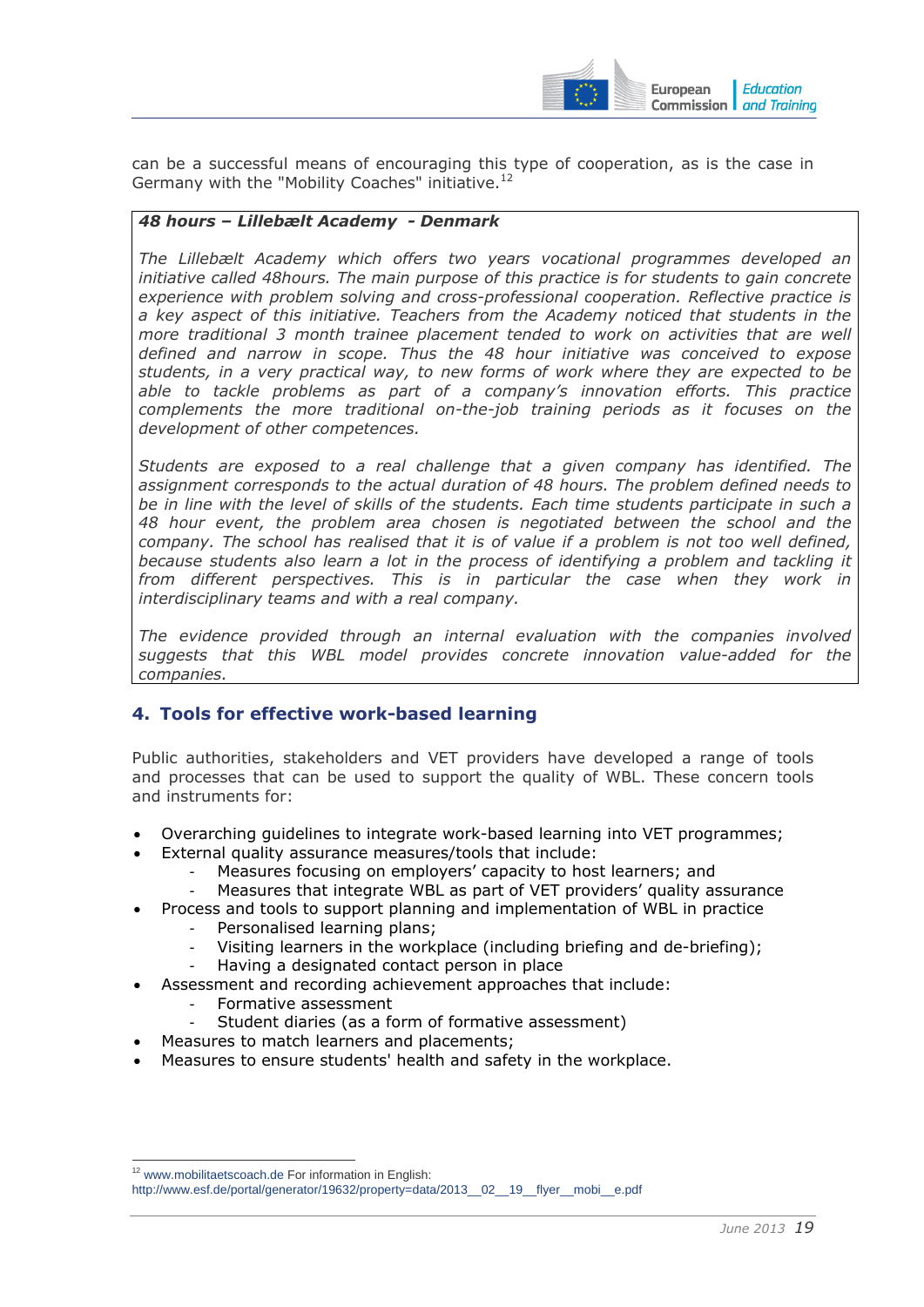

# <span id="page-19-0"></span>4.1. Overarching guidelines to integrate work-based learning into VET programmes

VET providers and stakeholders in many countries where WBL as part of VET is under transformation need support on how to improve integration of WBL into school-based practices or how to innovate existing work-based learning practices. Beyond setting the requirements for WBL in legislation, governments can issue guidance and guidelines to serve this purpose.

These documents typically cover concrete aspects of planning, delivering and assessing WBL. They may contain checklists for self-assessment, or methods that providers and employers can use to self-diagnose their existing practices.

Examples of such guidelines are presented below with links to the full source.

#### *Guidelines on high quality work-based learning, Belgium (Flanders)*

*The Flemish Government in Belgium has issued a document called 'Guidelines on high quality work-based learning'. This is a handbook that can be used to plan for and*  implement WBL. It includes clear and practical guidance in relation to different aspects of *WBL. For example, it provides guidance on what needs to be in place before embarking on*  WBL, the preparation required in terms of identifying who will be involved, ensuring clear *information and regulations are in place, preparing the learner and ensuring the work environment and equipment is suitable.* 

*The guidelines emphasise the need to ensure teachers/trainers/mentors are equipped with the necessary resources/support/time to perform their role. It also provides helpful*  information on how to match learners to a suitable place of work (by linking the *competence profile the learner starts with to the school-career guidance / pathway to work guidance for example) and how to support learners (by specifying minimum followup criteria such as the number of visits tutors should pay for example). In addition, the guidelines provide helpful information in relation to assessment, feedback and follow up activities.* 

*Source: The Flemish government, Agency for Educational Services <http://www.vlaanderen.be/nl/publicaties/detail/leidraad-kwaliteitsvol-werkplekleren> Brochure with guidelines for students and companies explaining how to organize and what to expect from a work-based learning experience (in Dutch only).* 

#### *Creating and Supporting Expansive Apprenticeships: A Guide for Employers, Training Providers and Colleges of Further Education – United Kingdom*

*This guidebook was prepared based on research into apprenticeships in the UK with the objective to enhance the quality of the learning experience on the workplace. The starting point was the understanding that some apprenticeships are rather 'narrow'. In other words the apprentices do not have the optimal opportunities to develop skills and competences that stretch beyond the immediate tasks and actions of the job/position they are placed in. Therefore this guidance promotes the development of 'expansive' apprenticeships which aim to develop broad expertise that is applicable in a range of situations and contexts.* 

*The guide was developed and is disseminated by the National Apprenticeship Service which is a body that funds and coordinates delivery of apprenticeship programmes in*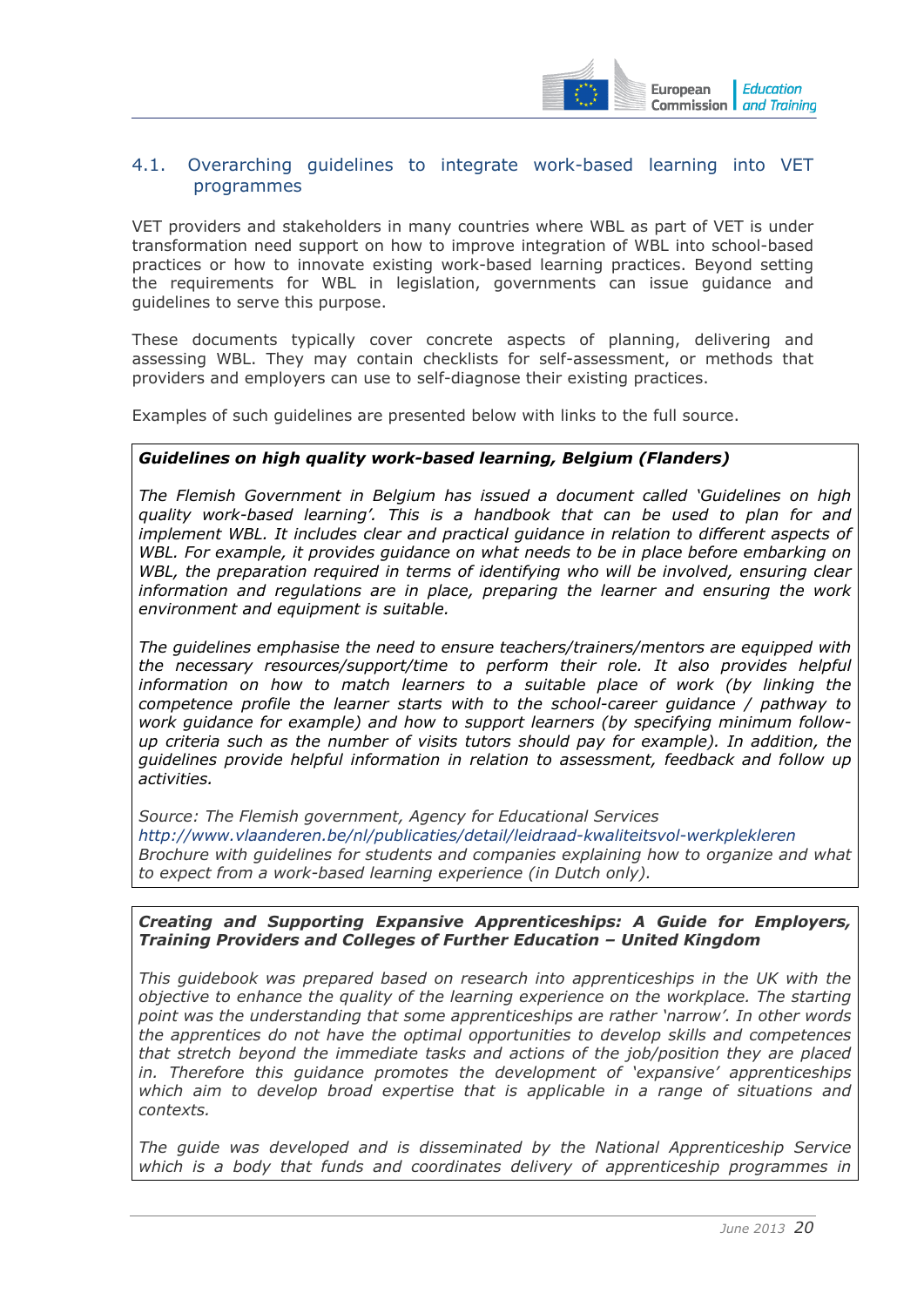

# *England.*

*The expansive model has the following characteristics:* 

- *Apprenticeship is used as a vehicle for aligning the goals of developing the individual and organisational capability*
- *Workplace and provider share a post- Apprenticeship vision: progression for career*
- *Apprentice has dual status as learner and employee: explicit recognition of, and support for, apprentice's status as learner*
- *Apprentice makes a gradual transition to productive worker and expertise in occupational field*
- *Apprentice is treated as a member of an occupational and workplace community with access to the community's rules, history, knowledge and practical expertise*
- *Apprentice participates in different communities of practice inside and outside the workplace*
- *Workplace maps everyday work tasks against qualification requirements qualification valued as adds extra skills and knowledge to immediate job requirements*
- *Qualifications develop knowledge for progression to next Level and platform for further education*
- *Apprentice has planned time off the job for study and to gain wider perspective*
- *Apprentice's existing skills and knowledge recognised and valued and used as platform for new learning*
- *Apprentice's progress closely monitored and involves regular constructive feedback from range of employer and provider personnel who take a holistic approach*
- *Based on these characteristics, the guide encourages employers and VET providers to diagnose their offer or work-based learning and to adjust it to the expansive model. The guide is also supported by real-case examples (case studies) of expansive apprenticeships.*

*Source: National Apprenticeship Service (2010) Creating and Supporting Expansive Apprenticeships: A Guide for Employers, Training Providers and Colleges of Further Education* 

*[http://archive.excellencegateway.org.uk/media/Welcome%20to%20Research/Apprentices](http://archive.excellencegateway.org.uk/media/Welcome to Research/ApprenticeshipToolkit December_2010.pdf) [hipToolkit December\\_2010.pdf](http://archive.excellencegateway.org.uk/media/Welcome to Research/ApprenticeshipToolkit December_2010.pdf)* 

#### *Manual for transferring models of work-based learning from one institution to another - Finland*

In August 2010, the Finish National Board of Education in cooperation with other *organisations partners of the project under the Lifelong learning programme published a manual for transferring innovative work-based learning practices. The point of departure of this document is the fact that many providers and stakeholders are unsure on how to select the most appropriate model of WBL and how to transfer it into their context.* 

*The manual is targeted at a range of different audiences including VET providers, colleges, training centres and employers. The manual focuses on the process of transformation and innovation of VET programmes and WBL practices. It encourages VET providers to:* 

- *Carry out a needs assessment to identify which practices need improvement;*
- *Identify good practice to learn from using criteria for what is a good practice in WBL, identify those aspects of this practice that are not-context dependent and can be transferred and assess the added value of the case for the provider/ organisation which wishes to innovate its own approach;*
- *Choose and use methods to support the transfer process such as SWOT analysis or a*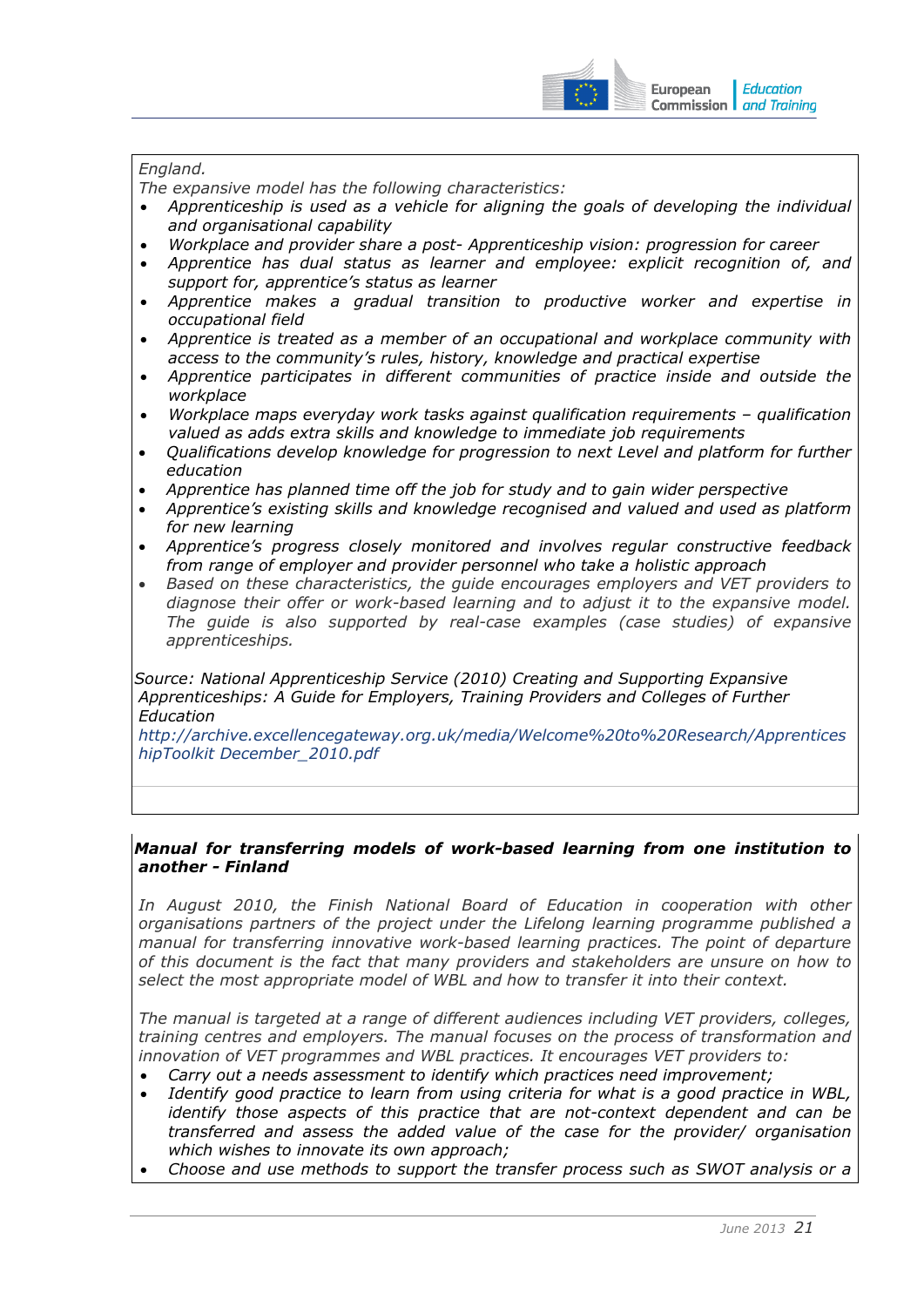

*peer-review process. The manual also provides guidance on how the European Quality Assurance Reference Framework (EQARF) can be used to improve the implementation of WBL by offering practical examples of how a VET school (as an illustration) can identify where improvements to WBL are required, how to plan to make such improvements and how to deal with changes that have been made.* 

*Source: WBL-TOI MANUAL - Manual for planning of work-based learning - transfer of innovations, Finish National Education Board (2010), [http://www.workplacement.nl/tl\\_files/bestanden/WBL-TOI%20manual\\_%20En.pdf.](http://www.workplacement.nl/tl_files/bestanden/WBL-TOI manual_ En.pdf)*

# <span id="page-21-0"></span>4.2. External quality assurance tools

Quality assurance and quality improvement measures/tools are critical to the success of WBL. Quality assurance measures can be based on a range of approaches from selfassessment (internal review) to external quality assurance mechanisms whereby the existence and use of appropriate procedures is verified by an external body.

External quality assurance tools for WBL are an accountability mechanism. They ensure that the employers who host learners in WBL comply with the minimum requirements. They also typically verify that providers and employers put in place processes to plan, implement and assess WBL to make sure that young people develop the expected knowledge, skills and competence.

These mechanisms are typically used for WBL that concerns longer periods of time spent by the learner on the workplace – such as alternance models or on-the-job training periods. Compared to quality assurance mechanisms that concern schoolbased learning only, these mechanisms also cover the delivery of learning in a company. Obviously, the relationship between the public authority and the company is very different than the one with a publicly funded school, therefore the quality assurance measures required from employers cannot be the same as those required from schools.

There can be specific quality assurance requirements for employers hosting learners (see below the accreditation of employers) or, in more school-based systems, quality assurance mechanisms regarding WBL can also be integrated into the general quality assurance of VET schools.

# **Measures concerning employers' capacity to host learners**

In some countries employers must be approved by a competent authority before they are eligible to host learners. This can take the form of an accreditation or other (see below). The accreditation of employers is used for a number of different reasons, though typically used to determine the suitability of the training premises from a health and safety perspective, the suitability of the trainers' technical/personal experience and qualifications and to determine the quality of the training on offer and suitability of existing facilities and materials.

In some cases, the accreditation of employers is carried out by the relevant trade committee, local craft chamber or chamber of commerce and industry. This approach aims to ensure the quality of the placement and learning provision and encourages cooperation and collaboration between employers and other key stakeholders involved in WBL. Whilst the accreditation of employers is used as a way for employers to demonstrate they are able to supply a high standard of skills and knowledge to WBL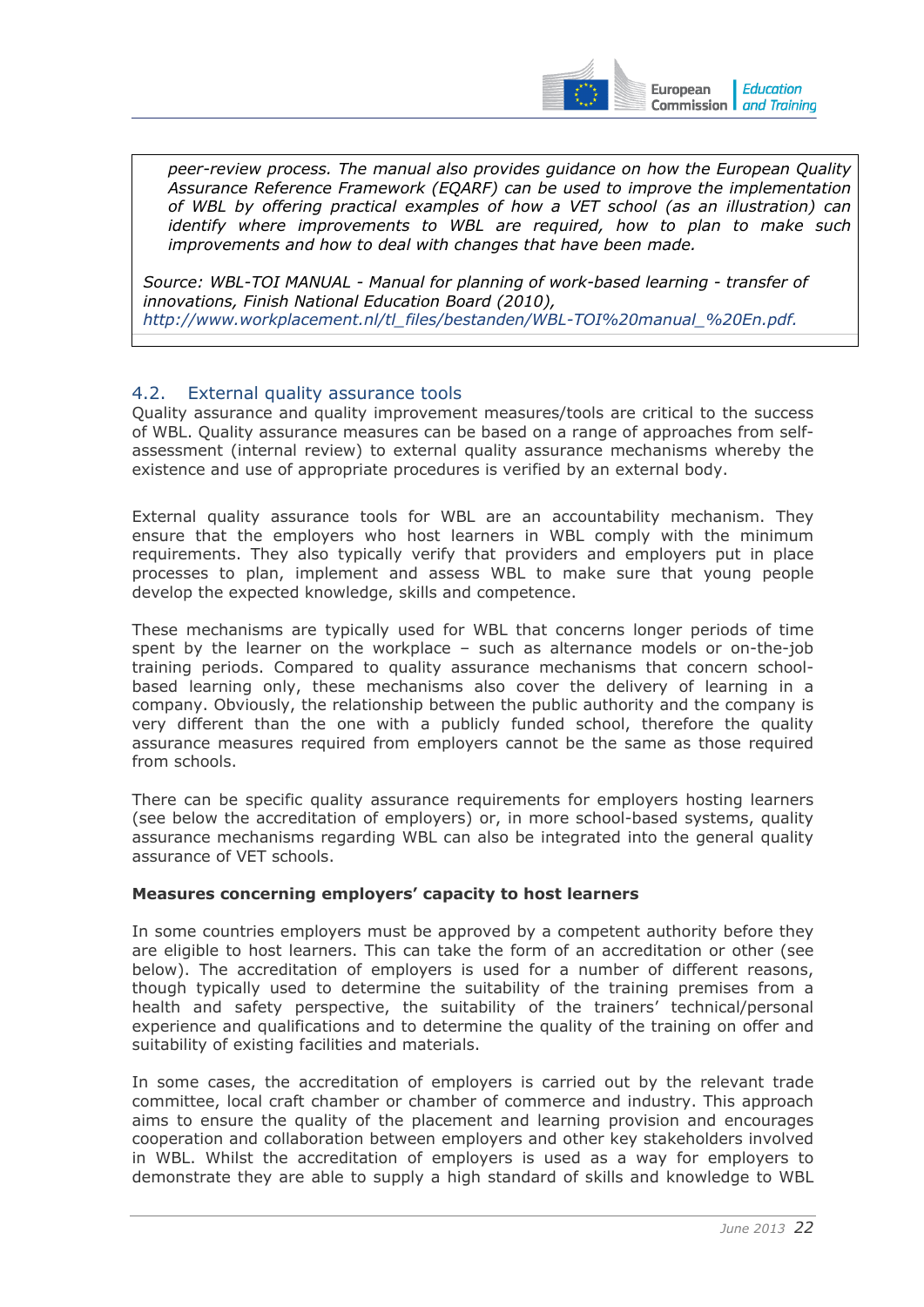

learners, it also creates an additional layer of procedures for employers to comply with. This can be considered as burdensome by some and have negative effect on employers willingness to host learners. Therefore, it is important for the national authorities to carefully consider the pros and cons of such approach.

Accreditation is only one way of verifying that employers have the required capacity to host learners. In other cases, the above mentioned bodies or even the VET providers themselves may be requested to check that the company complies with a certain set of criteria but this is not an accreditation procedure as such. The organisation in charge of carrying out such a check is than (at least partly) accountable for the quality of the learning experience on the workplace while the employer remains responsible and accountable for all aspects related to health and safety and labour regulations (the control of which falls under the remit of a labour inspection).

The following examples illustrate the procedures to ensure that employers have the capacity to provide WBL.

#### *Centres of Expertise - The Netherlands*

In the Netherlands, the national VET law<sup>13</sup> prescribes that companies that want to offer *work placements to students need to be accredited. The Ministry of Education provides Centres of Expertise (sectorally organised institutions) this authority. Through an accreditation process, these Centres, such as the Centre for Innovative Craftsmanship*  decide if the quality of the work placement is suitable and offers a good and safe working and learning environment with appropriate supervision. Centres of Expertise use *common quality criteria to determine the suitability of the company of which the most important elements are:* 

*- Does the company offer sufficient training opportunities, linking up with one or more senior secondary VET courses?* 

*- Does the company have an experienced and competent in-house workplace trainer available?* 

- Is the company prepared to work together with the VET school? The workplace trainer *will have regular contact with the school.* 

*- Does the VET student have work space available?* 

*All accredited work placement companies are registered on a public website (Stagemarkt.nl) to enable learners and schools/colleges to use this database of accredited companies to look for availability of work placements for WBL learners. Once accredited as a work placement company, the Centre of Expertise will assist work placement companies with the following:* 

*- If the company meets the criteria for accreditation: accreditation of the company within two weeks after registering as a work placement company;* 

*- Training the in-house workplace trainer;* 

*- Supporting the company in communication with the schools;* 

*- Help with recruiting students, for example by publishing a position on Stagemarkt.nl;* 

*- Knowledge exchange between work placement companies in the sector;* 

*- Assistance in the use of industry agreements and industry provisions for work placement companies.* 

*One of the key features of this approach is the fact that it is based on a partnership approach. This includes the Dutch Ministry of Education, the Foundation for Cooperation* 

<http://www.s-bb.nl/work-placements.html>

-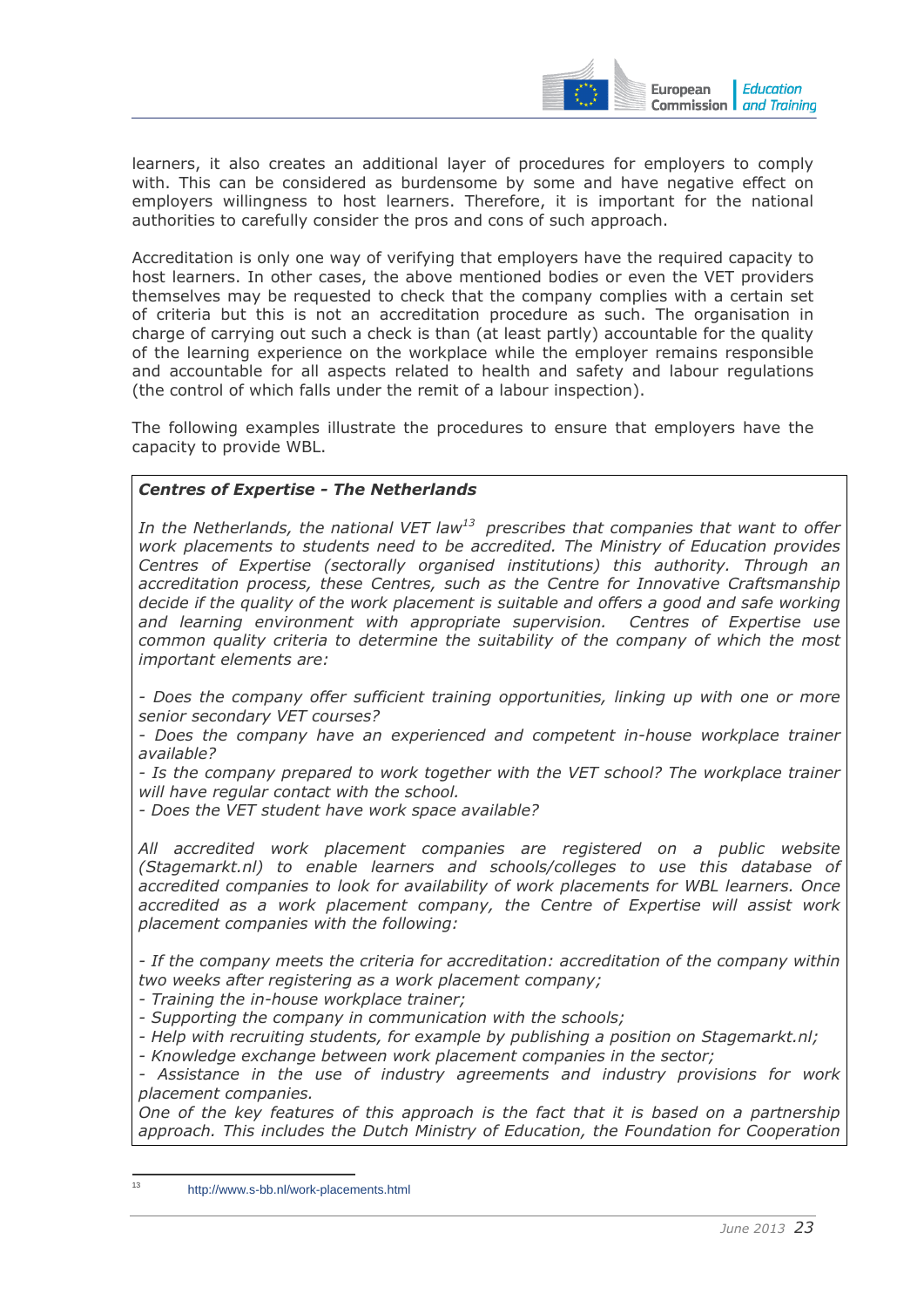

*on VET and the Labour Market (SBB), educational institutes, social partners and companies. Furthermore in 2009, partners agreed on a WBL protocol clearly setting out the roles and responsibilities of each stakeholder within the work placement process.*  This protocol is based on the objective of creating common trust between all *stakeholders including that of learners.* 

*In November 2012 the new Dutch government, in its coalition agreement, imposed a cut on the budget of the Centres of Expertise of € 40 mio in 2015 and € 80 mio (almost 80 %) from 2016. Talks on the implementation of this measure are in progress. The idea is not to skip the tasks mentioned above, but to organise them more efficiently by involving the VET colleges. The responsibility for developing qualifications dossiers (also the primary concern of the centres) will be probably centralised at the SBB.* 

#### *Apprenticeship in the Hotel and Catering Industry, Belgium Flanders*

*Horeca Vorming Vlaanderen is responsible for overseeing the organisation of Apprenticeships in the hotel, restaurant and catering Industry in Belgium – Flanders and assumes responsibility for defining competence profiles in the sector. It is also responsible for ensuring communication between learning venues (employers and schools), learners and their parents is in place. In addition, Horeca Vorming Vlaanderen is responsible for carrying out the assessment and accreditation of workplaces in order to ensure their suitability for learners. The suitability of the placement is based on a set of criteria to ensure that minimum requirements are meet.* 

*Before a company qualifies for the "Workplace Learning +" programme and can host students from VET schools at least one teacher from the school must complete an internship in the company. During this internship, the teacher must work and operate in all different kinds of workplace to be made available to student participating in "Workplace Learning +". She/he determines if a company is suitable and ready to take part in the programme, drawing on the experiences obtained through the internship.* 

*Evaluation criteria have been defined for the assessment of occupational skills and key competences (especially working attitudes), and KIO is currently working on new evaluation criteria for technical skills. Furthermore to be recognised as employer, the company must not have any debts in relation to social insurance. The company is also asked to provide a copy of the food menu in order to show the variety of different dishes served (as an indicator that the apprentice is learning the preparation of different dishes).* 

*Further information: <http://www.horecanet.be/horecavorming/default2.asp>* (available in French and Dutch)

#### <span id="page-23-0"></span>4.3. Work-based learning as an element of quality assurance framework at provider level

Work-based learning, and more specifically the quality of work-based learning, may also be integrated into the external quality assurance framework for VET providers – for example as part of accreditation measures or as part of inspection criteria.

In some Member States legislation has been introduced to improve quality by strengthening quality assurance and quality improvement mechanisms through the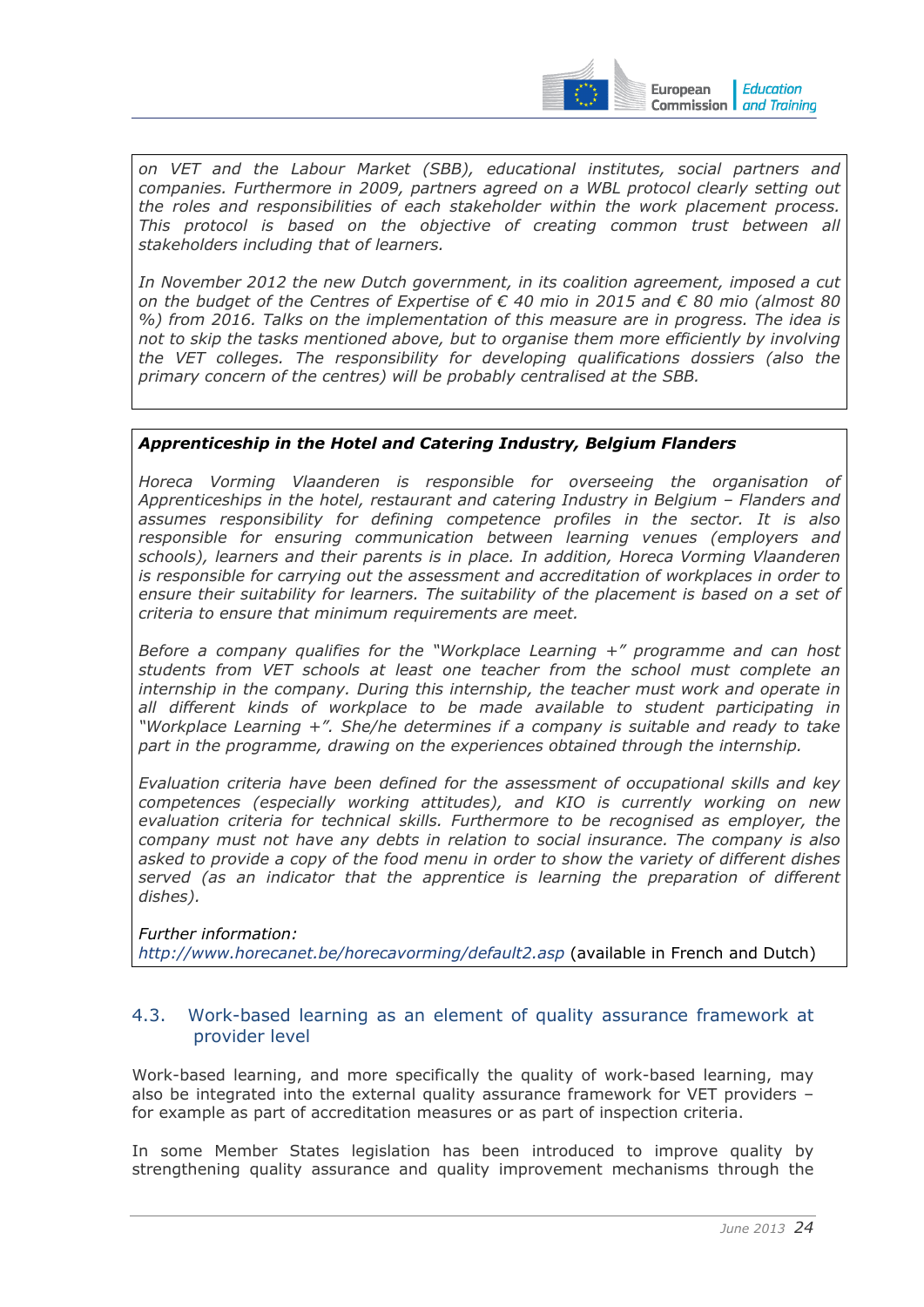

introduction of certain legislations. For example, as an attempt to drive up quality standards of apprenticeships, the UK introduced a Specification of Apprenticeship Standards in England in 2010. As part of the quality assurance process in the UK, public funding could be withdrawn from providers whose apprenticeships fail to meet quality standards. Linking funding to quality standards requires clear guidelines available to education providers about the requirements of the quality assurance process, though this represents cost and resource implications for providers.

The accreditation of education providers is however used as one way of facilitating and strengthening links between education providers and industry and demonstrating the supply of high quality WBL teaching and learning. This accreditation serves to enhance and promote the quality and reputation of the provider, the education provision on offer and the partners involved. Furthermore, in order to ensure the quality of the learning experience, in many Member States a number of key stakeholders are collaboratively involved in determining the content of WBL programmes, agreeing the suitability of the education content and agreeing work placements.

#### *Teknikcollege – Sweden*

In Sweden, the Teknikcollege concept is based on a model of competence centres where *municipalities, providers of education and companies collaborate with a common aim to increase the attraction and quality of technology focused courses that aim to meet the needs of industry.* 

*A key feature of success is that companies within each region take part in, for example, planning the content and quality of work-based learning. This collaborative approach between companies, providers of education and the municipalities is led by regional/local steering groups and is promoted as a way of increasing resource efficiency in terms of sharing costs, experiences and networks. It is also promoted as a way of improving the quality of the learning provision and creating a larger recruitment base of experienced and qualified learners. Since employers are involved in the quality assurance and content of the education, learners studying at Teknicolleges are considered to be attractive candidates for employment in the future.* 

In order to meet the requirements for certification and to be approved as Teknicollege, the *following criteria must be met:* 

- *Regional perspective act as a common resource for municipalities and companies*
- *Educational infrastructure specialised technology-oriented education and training to meet the needs of industry at upper secondary and post-secondary levels. Offer upper secondary school students academically oriented programmes in combination with technology oriented vocational programmes. Cooperation between different stakeholders including adult learners and young people.*
- *Clear profile educational activities must have a clear profile linked to the needs of the regional companies*
- *Collaboration with working life collaboration between education providers and working life through regional/local steering groups with significant company representatives*
- *Quality assurance regional steering group responsible for the quality of education and developments*
- *A creative and stimulating learning environment learning environment that stimulates creativity and engages male and female learners*
- *Machinery and equipment is of high quality and creates opportunity for learning new technology*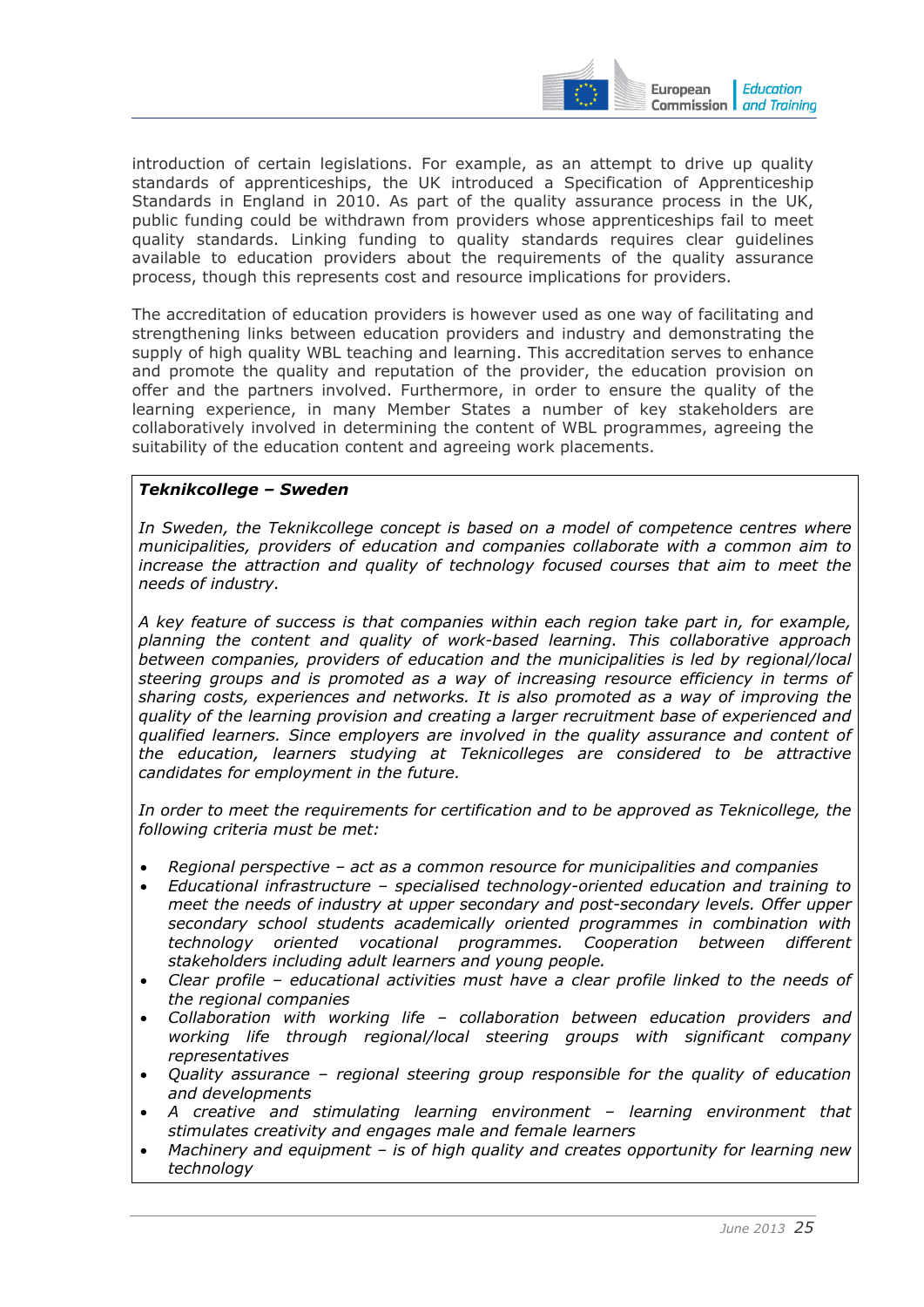

- *Coherent study days Teknikcollege courses characterised by coherent study schedules and staffing that reflects working life*
- *Teamwork and integration between subjects teachers work in a team and assume joint responsibility for the learning and development of learners. Emphasis is placed on personal development, working in groups. Teaching is based on the integration between practical and theoretical subjects*
- *Learning at workplaces companies offer workplace training, combined with effective supervision the intention is to provide learners with a sound foundation of vocational knowledge. Learners are encouraged to apply for summer jobs.*

*See <http://teknikcollege.se/>and <http://np.netpublicator.com/netpublication/n62415443> for information in English* 

# <span id="page-25-0"></span>4.4. Planning and implementing WBL in practice

As explained earlier, incorporating WBL into initial VET requires an articulation between school-based and work-based instruction – though the share of time spent in the different venues will vary from one model to another. This articulation requires thorough planning and good coordination during implementation. Different concrete steps can be deployed to achieve this. The examples of personalised learning plans and the requirements for visits between the school and the company are described below. The student diaries discussed under formative assessment are another example.

# **Personalised learning plans**

In WBL, an effective personalised learning plan is at the heart of a quality learning experience and is used as a planning tool that sets out the overall learning goals, learning outcomes and concrete learning objectives of a programme that learner will follow. The learning plan should clearly state how the learning objectives will be achieved, whilst recognising that objectives may need to be modified as the learning plan unfolds.

The personalised learning plan should not be considered as additional paperwork duplicating information that exists elsewhere but instead should be used as an active tool that makes clear to the learner and the employer the nature of the learning proposed and undertaken. Personalised learning plans could be used as part of a learners progress review for example, reflecting the growing capability of the learner, though any changes made should be agreed with the learner and where appropriate the employer and education provider.

Personalised learning plans should be owned and used by the learner as a record of learning goals, achievements and enabling learners to make the links between different components of learning for example. In addition, learners can use their learning plans to reflect on their experience and/or to make tentative plans to improve their own knowledge and experiences in the future. Often, a personalised learning plan will be drawn up to specify details of where and how the learning will take place together with details of the appropriate learning outcomes against which the learner must collect evidence of achievement over a period of time. The format and content of the personalised learning plan should typically include as a minimum details of:

Skills, knowledge and competences required and the timescale over which the learner will have achieved this;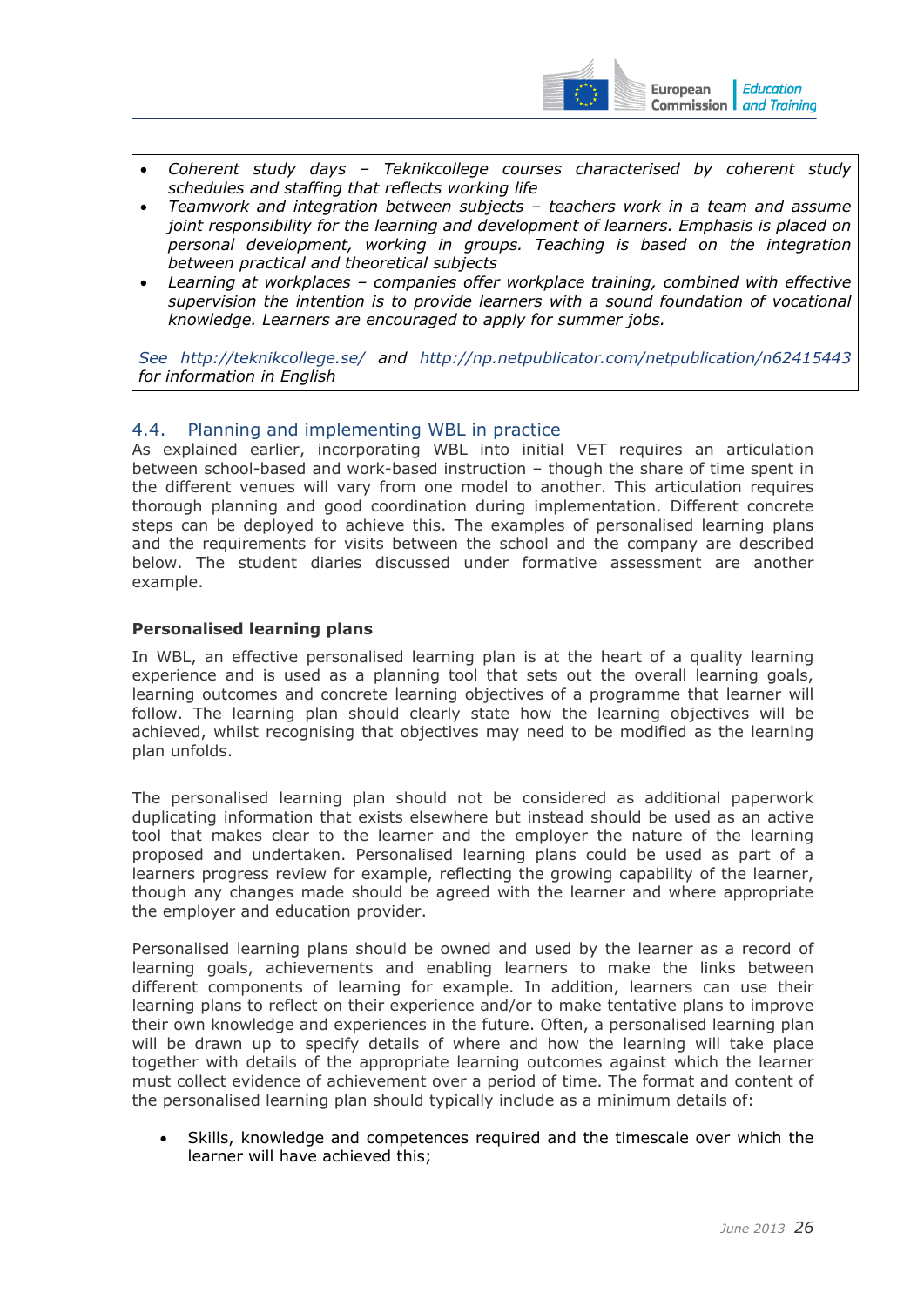

- Training the learner is to receive, where it is delivered and how it is scheduled, who is delivering it and what support is being provided:
- Methods that will be used to deliver training (including on- and off-the-job training);
- How on- and off-the-job training will be co-ordinated;
- The learner's assessment and review arrangements.

To support schools in drawing up personalised learning plans standardised templates, guidance as well as completed examples can be made available.

#### **Visiting learners in the workplace**

As part of the quality assurance process, visiting the learner in the workplace is a way of integrating the school-based component of the learning programme with the company-based component. Visits are important to learners and provide opportunities for learners to discuss progress, present their own work and raise any issues concerning the placement. Regular contact with teaching staff from the school/college provides learners with a sense of support and contact and presents opportunities to discuss the integration of theory and practice. Visits can also be structured in a way that provides important opportunities for employers to discuss the learner's progress, the learning content and integration of different components of the programme.

In addition, briefing and de-briefing sessions are also an important aspect of the learning process and allows learners to reflect on their learning experience and verify new knowledge.

# *De-briefing sessions – Austria*

*In the Austria, traineeships in VET Colleges of Tourism participate in systematic debriefing sessions. Schools organise student briefing and debriefing sessions for preparation and follow-up procedures after the completion of the practicum respectively. These are carried out between the learner and teacher. The briefing is not intended as a form of assessment as such but instead contributes to the valorisation of what the individual has learnt whilst in the company. The tasks to be fulfilled during the traineeship need to correspond to the level of education of the students.* 

*De-briefing sessions focus upon a review of the educational objectives of an internship. According to these objectives e.g. the student shall acquire knowledge and skills which are relevant for his/her professional field; the student shall implement skills acquired in school in a relevant work context; he/she shall gain comprehensive insight into the organization of a company; the student shall get known to the duties and rights of an employee and check the job situation upon these criteria; he/she shall conduct themselves in a friendly, accurate, confident and effective manner towards supervisors and co-workers; he/she shall gain a positive attitude towards work in general and towards the specific professional environment in particular, via the combination of school and practical experiences.* 

*Further information on internships in the tourism sector (available in German only): [http://www.ak4u.at/uploads/media/Gastgewerbepraktikum\\_01.pdf](http://www.ak4u.at/uploads/media/Gastgewerbepraktikum_01.pdf)*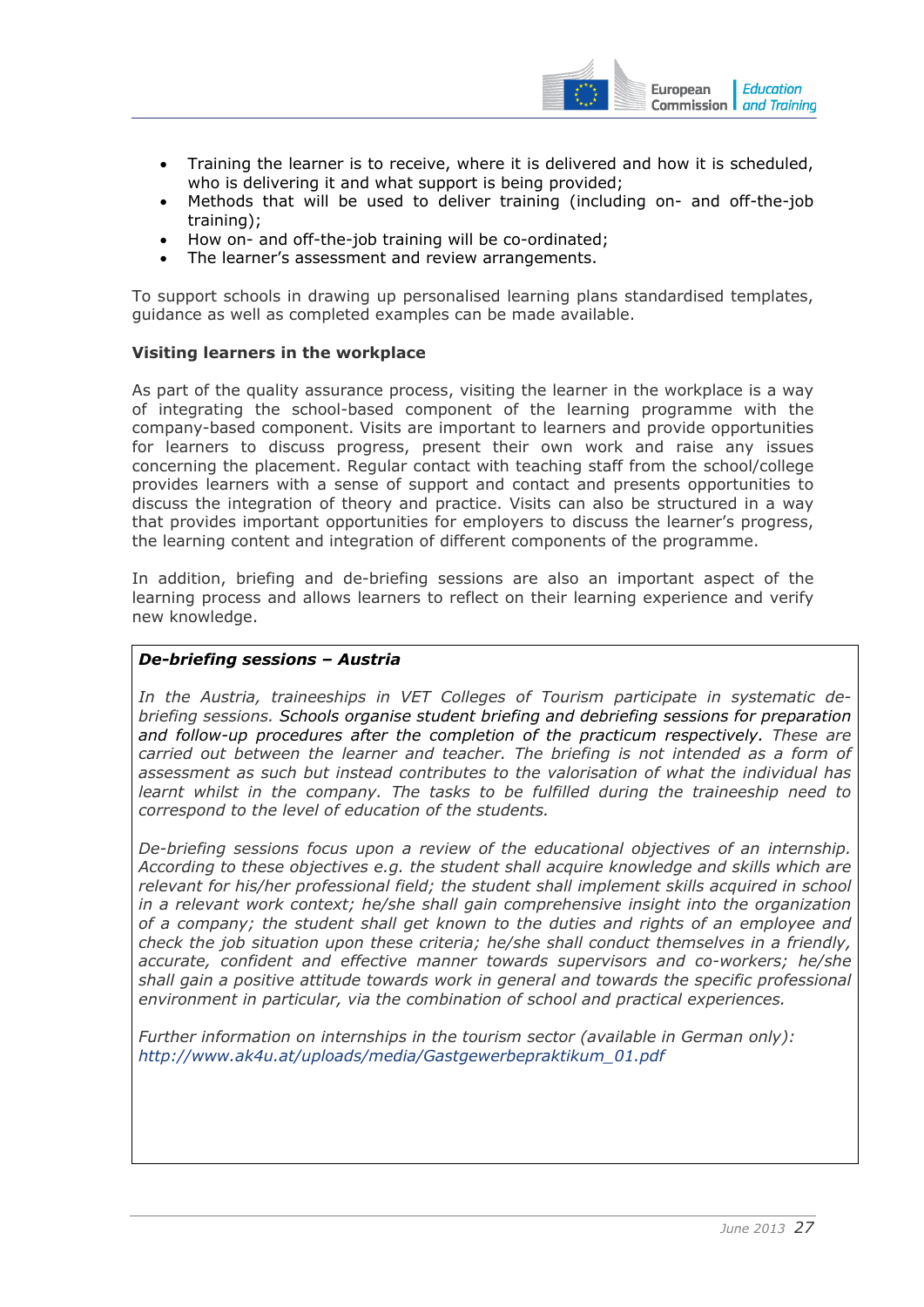

# <span id="page-27-0"></span>4.5. Designated contact points

Whilst in the workplace designating a person who is in charge of the learners and his/her progression is essential to the support learners require. This designated person has a crucial role to play in mentoring the learner, helping the learner make sense of the different components of the learning programme and also to ensure that learners do not feel isolated or unsupported. Whilst it is important for learners to have designated point of contact in the workplace, similarly it is equally important for employers to have a main point of contact in the school/college. Employers often require additional support when providing placements for learners, particularly in terms of supporting learners and their different learning needs.

Whilst this is potentially resource intensive for the school/college, mechanisms to support employers and facilitate effective communication are fundamental to the success of WBL.

# *Quality Development in Education within Crafts Enterprises - Germany*

*A successful feature of the model project 'Quality Development in Education within Crafts Enterprises' that was introduced in Germany in 2010, is the fact that each company providing apprenticeship placements must have at least one designated trainer to support the learner during their training, though typically the learner also receives training from other skilled workers within the company. One of the aims of this model project is to improve communication between trainers, skilled workers and learners, and give them a better understanding of the education they are providing / receiving. Allocating a trainer to the apprentice is a key component of this.* 

*Employers who offer apprenticeships need to provide a trainer or trainers who have proven the personal and practical abilities to train apprentices. The trainer could be the employer himself or an employee. In any case trainers need to be proven by passing an exam, following a regulation for trainer's aptitude ("Prüfung nach der Ausbildung Eignungsverordnung", AEVO)14, to demonstrate vocational and pedagogical skills. Between August 2003 and 2009 instructors were exempted from the examination, since August 2009 trainers need to take this exam.* 

*Trainers need to be at least 25 years old; they are required to have passed the final examination in a subject area which matches with the offered apprenticeship or, alternatively, need to have sufficient professional experience. Preparation courses ("Ausbilderlehrgänge") provide support for preparing, offering, concluding apprenticeships in companies. Employers are supported by consultants for trainers or educational consultants ("Ausbildungsberater") who offer counselling.*

# <span id="page-27-1"></span>4.6. Assessment and recording achievement in WBL

Assessment and recording achievement in WBL is an important part of the learning process and serves several functions. This includes the diagnosis of learners success/failure, the provision of valid and meaningful outcomes of what has been achieved, evaluation of teaching and learning and maintaining a record of learners' progress to assist them in planning their own learning.

Given that learning takes place in different learning environments and in different forms within the context of WBL, assessment in WBL often involves more than one assessment approach and therefore requires a clear understanding about the purpose

 $14$ See http://www.bibb.de/dokumente/pdf/ausbilder\_eignungsverordnung.pdf)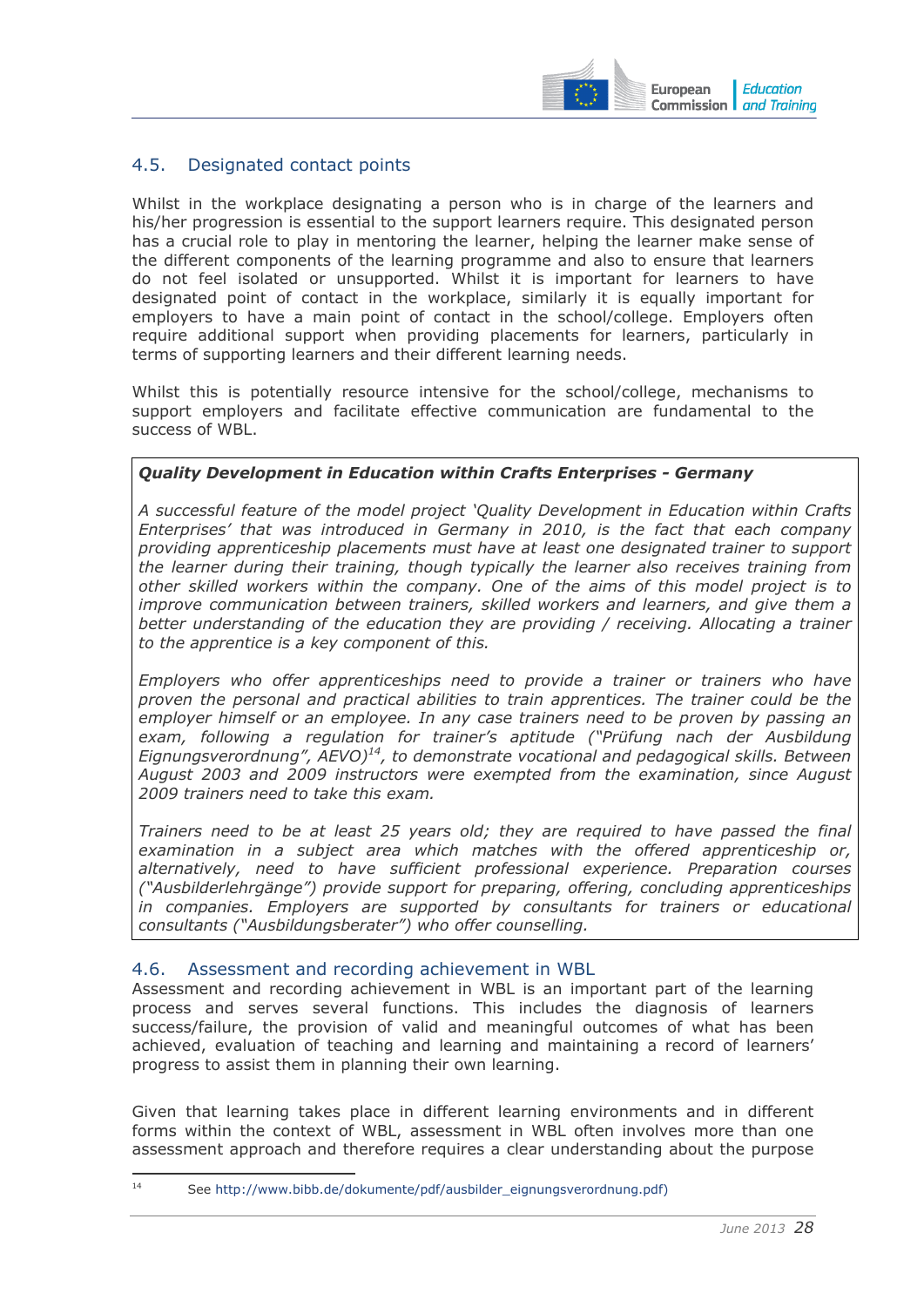

and practice of different assessment design (e.g. diagnostic, formative, summative)..Critically, assessment in WBL requires a clear understanding of how the assessment of the different components of the WBL programme (school based, work based and/or combination of both) will be brought together at the end.

#### **Formative assessment**

Formative assessment in WBL represents a continuous process and is a highly effective way of tracking and monitoring a learner's progress and to ensure that they are given feedback about their performance and achievements. Formative assessment can be used to indicate next steps for both teachers/trainers and learners and can be formal or informal, or both typically involving a dialogue between the learner and their teacher/trainer. In WBL, an end of programme examination found in many alternance/apprenticeship models is designed primarily to result in a summative judgement on the level of attainment which the learner has reached and to ensure that all requirements of the qualification/award has been achieved. Each assessment technique serves its own purpose and so the key issue is to ensure that the assessment method chosen is fit for purpose – this should be the guiding principle in considering the assessment approach.

In WBL, formative assessment is used to chart achievement and monitor progress – this can be found in the case of on-the-job learning periods in France as illustrated in the box below.

One of the most important uses of formative assessment in WBL is to establish the learner's level of ability and to provide a focus on what has been learned and what needs to be learned in the future. Importantly it serves as an opportunity to identify any additional support needs the learner may require. Student diaries and/or workbooks are another approach to monitoring and assessing learner progress.

# **Student diaries**

Increasingly WBL students are encouraged to use student diaries throughout the duration of their learning experience. Maintaining a student diary is used as a strategy to deepen learning, stimulate critical thinking, improve reflective practice<sup>15</sup> and enables learners to valorise what they have learnt whilst in the company for example. Student diaries enable learners to make sense of their learning by keeping a record of what they have learnt and by looking back on an experience or an event and being able to consider it critically. This is especially useful for learners in WBL who typically alternate between different learning environments. The student diary then represents a valuable tool that helps learners understand and integrate different learning components, linking theory and practice.

Student diaries can also be used as a self-evaluation tool for the learner and can be used with the teacher/trainer to look at how a learning experience can be improved by together discussing and planning changes determined necessary.

There are however a number of key issues to consider when using student diaries as a form of assessment. Learners need to understand the purpose of student diaries and understand how to map their learning experiences so that it can be used as a reflective aid for example. Learners and indeed teachers/trainers will also need to understand how the learners documented experiences contribute towards assessment. This highlights further issues about the validity of the diary as an authentic representation of the learner's work. Teachers/trainers may require additional

<sup>-</sup><sup>15</sup> Schon, D (1983) The reflective practitioner: How professionals think in action. London: Temple Smith.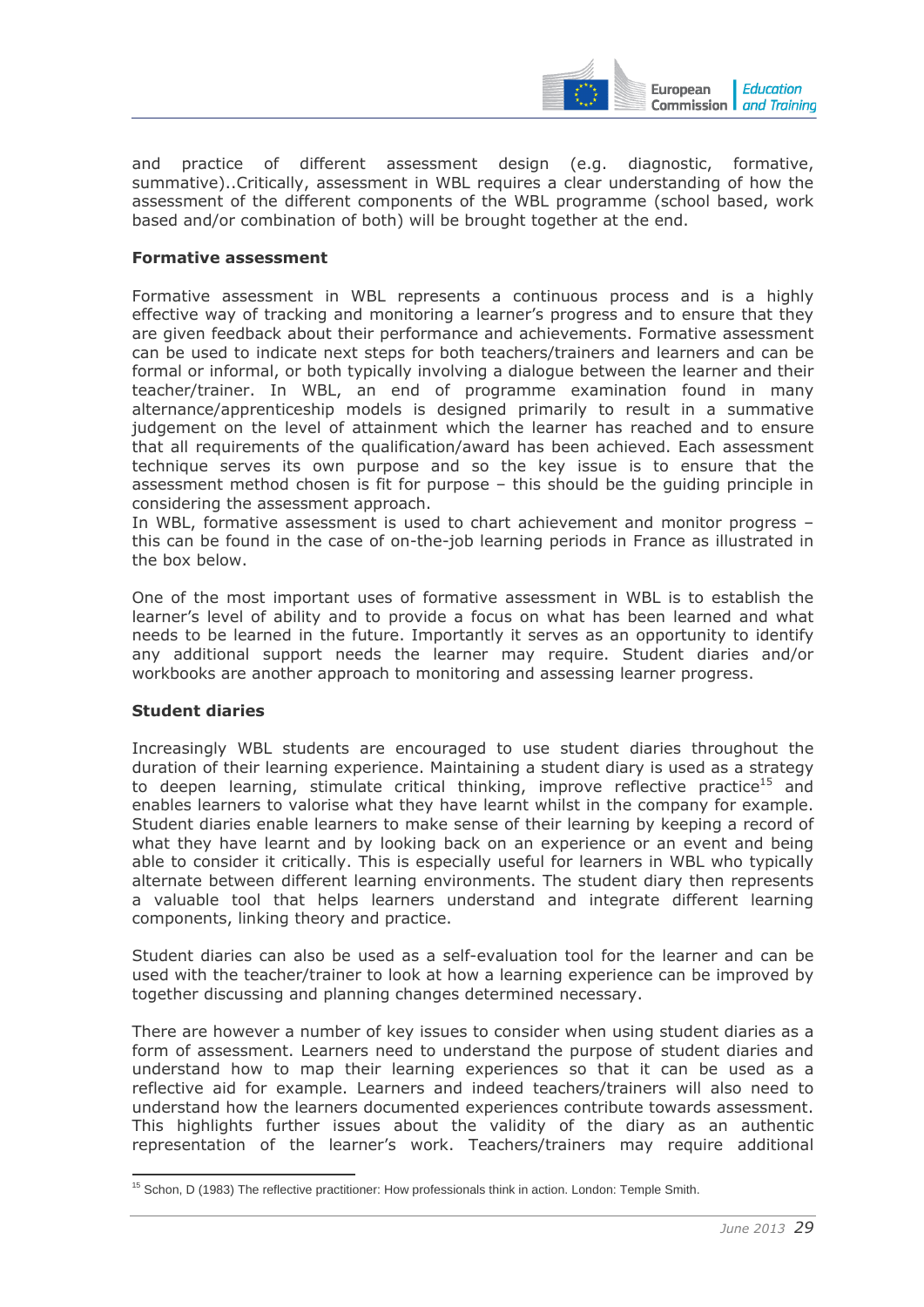

professional development in structuring student diaries and using them for assessment purposes.

#### *Student diaries – Austria*

*In Austria learners are required to maintain a work diary documenting details of the activities they have participated in throughout the duration of the placement. Combined with regular contact between the workplace and the education provider, the work diary manifests itself as an active tool to illustrate the relationship between the school based and work based elements of the programme and integration with the IVET system.* 

*In a work diary ("Arbeitsheft" or "Werkbuch") daily tasks/activities are recorded. This work diary needs to be accessible at any time for the educational institution for review and signoff. The work diary remains at school until successful completion of the final exam. After completing the placement the work diary is used in the school. Learning experiences and gained knowledge of learners are often evaluated in relevant subjects in the school year after the placement or summarized in form of presentations.* 

*Further information on internships, including work diaries please see: <http://m.stmk.arbeiterkammer.at/bilder/d70/Pflichtpraktikum.pdf>*

# <span id="page-29-0"></span>4.7. Matching learners and work placements

In many forms of WBL, learners are required to take responsibility for identifying and securing work placements. In preparing learners for their transition to the workplace, there are key issues to consider in relation to how learners are being prepared, particularly in terms of acquiring and developing the skills demanded by employers today. This is particularly important given that employers often complain about the level of basic skills and key competences learners have when they enter the workplace. As such, ensuring appropriate selection criteria is in place provides one such approach to ensure that learners are allocated to placements that give them the potential to grow and develop.

Placing dedicated personnel in charge of recruitment/placement procedures, though resource intensive is another approach to ensure learners are placed appropriately. A key issue in relation to finding suitable placements for learners is the extent to which the placement matches the expectations from the perspective of the learner and the employer. Matching expectations is important so as to avoid a negative learning experience for the learner and to avoid situations where employers feel they are not able to support the needs of the learner or are no longer willing to provide work placements in the future.

A number of Member States have introduced a range of measures to assist employers, learners and education provides in the process of identifying/offering suitable placements. Two different approaches are highlighted here.

#### *Apprenticeship vacancy matching - UK*

*In the UK the National Apprenticeship Service (NAS) was set up in April 2009 providing a single contact point for employers and apprentices. A key part of this service is the new on-line system for Apprenticeship vacancy matching. The service provides a way for young people to search, apply for Apprenticeships and then manage their applications. It also*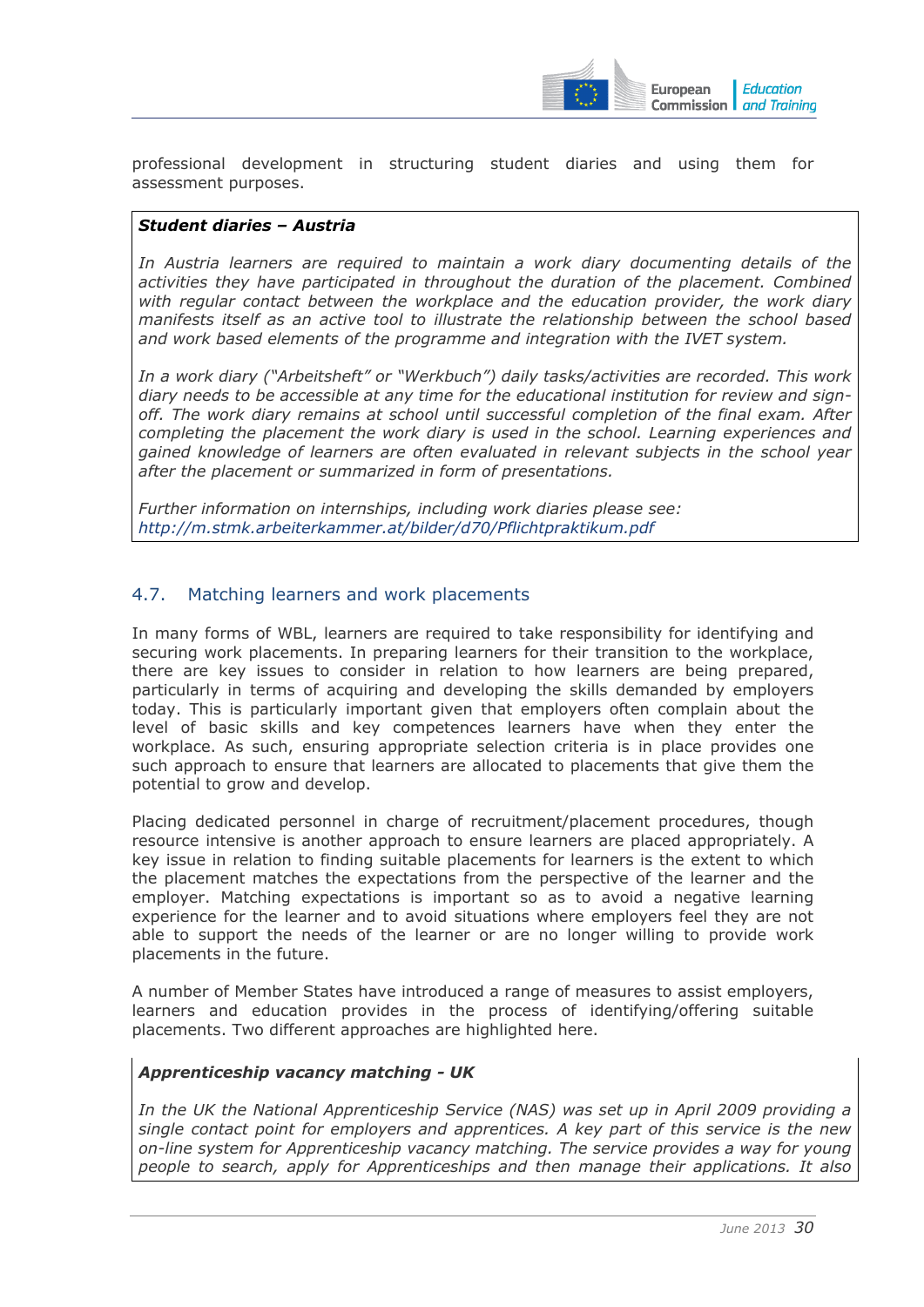

*allows employers to advertise and manage their Apprenticeship vacancies.* 

*It is intended that the service will be further developed to provide employers with a range of benefits – these include:* 

*- Giving employers with current apprenticeship vacancies direct access to the vacancy matching system, allowing them to view and track their apprenticeship vacancies and applications.* 

*- The ability for apprenticeship vacancies to be displayed on other websites, with links back through to apprenticeship vacancies, enabling the wider promotion of vacancies,*  raising the profile of employers and attracting a wider pool of potential successful *applicants.* 

*- Large employers, training providers and partners will be able to bulk upload vacancy details directly from their systems, saving time and resources and enabling a quicker turnaround on posting vacancies.* 

*- Allowing employers who use their own recruitment sites to track successful individuals who apply from Apprenticeship vacancies, removing the need for manual intervention.* 

# <span id="page-30-0"></span>4.8. Ensuring health and safety in the workplace

Part of the quality assurance process for WBL is ensuring that learners are placed in suitable and safe learning environments. Strict adherence to health and safety regulations is therefore essential. Mechanisms need to be in place to ensure learners are fully aware of health and safety standards and that they are supervised appropriately in the workplace. Importantly, those responsible for carrying out this training must be fully supported and qualified to perform this task.

Given that learners participating in WBL are typically new to the work place, health and safety training should be an integral feature of induction/initial assessment and form an on-going aspect of the personalised learning plan. Learners must be fully informed both of the regulations, rights and duties with regard to health and safety that they and their employers are bound by.

Where WBL takes place on an employer's premises, it is normally the case that the employer has a legal responsibility for health and safety in the workplace. It is important to note however that the legal status of the learner as an employee, learner or hybrid status of employee/learner varies from country to country and across different forms of WBL. As such a key issue to consider in relation to the health and safety of learners is clarity regarding the legal obligations that fall to employers/schools/colleges together with the necessary contractual arrangements and insurance in place to protect the learner, employer and education provider.

Learners who assume the legal status of employees typical require a contract of employment. This should contain the terms and conditions of employment and be agreed between the employer and the learner. It is also important to highlight that all learners regardless of their status as a learner or employee should be in receipt of a written agreement or contract if appropriate. Though the situation will vary across Member States, employers will require a type of liability insurance that covers the employer's liability in respect of work-related injuries to employees and learners. In most cases this insurance is compulsory by law. A key issue to consider here is the duration of the work experience of the learner where it should be verified that the insurance provides protection for both the short term and long term placement of learners.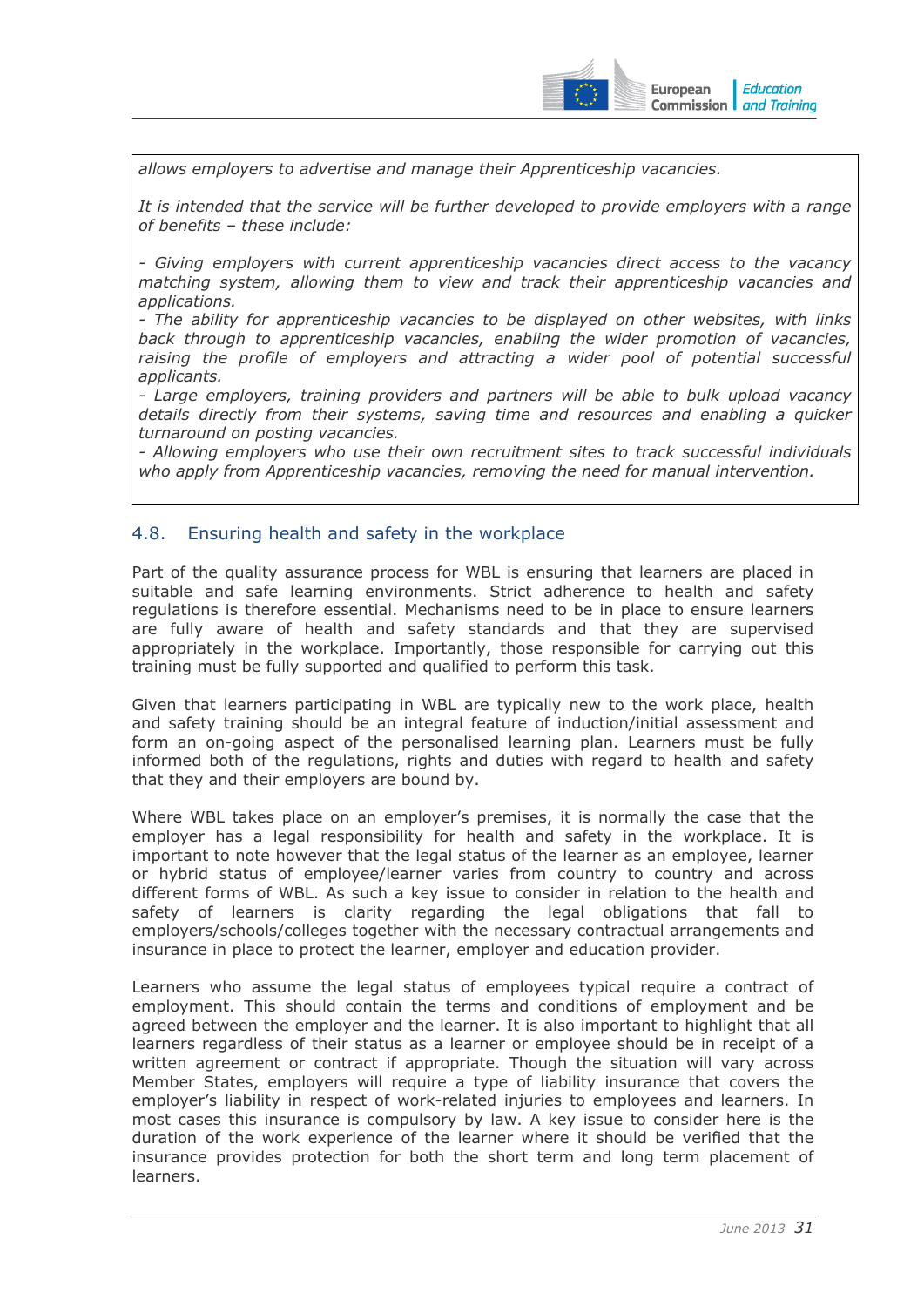

In most Member States, the health and safety of learners participating in WBL is central to the regulatory arrangements for WBL for example:

# *Learner safety – Austria*

*Traineeships in VET Colleges for Tourism in Austria are – as well as traineeships in other areas – safe guarded by safety regulations that protect their safety in the workplace. Employers have to fulfil basic requirements concerning security and safety at the workplace. If schools are informed that an employer does not meet security and safety regulations, their contracts can be terminated.* 

*A traineeship in VET colleges for tourism is regulated via a contract between the trainee and the employer. It is an employment relationship, therefore also follows collective agreements and general safety regulations which are defined within the employee protection law ("Arbeitnehmerschutz"). This law protects safety and health at work, regulating the employment of particular groups and working hours. Safety and health protection at work e.g. consists in rules prescribing how work premises, work areas and workplaces must be constructed and fitted out in order to ensure that the people*  employed in or on them suffer no injury to their health and bodily well-being.

*The contract of employment of a trainee regulates aspects such as length of training period, weekly working hours, remuneration, provision of board and lodging free of charge and free of health or moral hazards. The employer is obliged to conduct the training within the framework of the employee protection regulations which are applicable to the trainee.* 

*For trainees younger than 18 this also includes regulations of the Child and Youth Employment Act ("Kinder- und Jugendlichenbeschäftigungsgesetz"). This includes protection regulations for working time, overtime, breaks and rest periods, no work during night, on Sundays or state holidays, regulations for leisure time and other aspects. Some special regulations or exceptions apply to traineeships in tourism, such as the approval to work on each second Sunday and on state holidays.* 

*If regulations of the contract of employment with the trainee, regulations of the employee protection law, regulations of collective agreements or other regulations applicable to the trainee are seriously disregarded (e.g. regulations of working time), the contract can be cancelled ahead of schedule.* 

*Further information: [http://www.eurofound.europa.eu/emire/AUSTRIA/ANCHOR-ARBEITNEHMERSCHUTZ-](http://www.eurofound.europa.eu/emire/AUSTRIA/ANCHOR-ARBEITNEHMERSCHUTZ-AT.htm)[AT.htm](http://www.eurofound.europa.eu/emire/AUSTRIA/ANCHOR-ARBEITNEHMERSCHUTZ-AT.htm) <http://www.eurofound.europa.eu/emire/AUSTRIA/ANCHOR-ARBEITSZEIT-AT.htm> Collective agreement: [http://www.arbeiterkammer.com/bilder/d2/2315.pdf \(](http://www.arbeiterkammer.com/bilder/d2/2315.pdf)in German)*

# <span id="page-31-0"></span>**5. Conclusions**

Structural change is needed to develop high-quality work-based learning and strong apprenticeship systems, involving long-term commitment by employers and policymakers. As set out above, the benefits for individuals, enterprises and indeed society at large are significant.

In parallel to such on-going reforms, immediate results can also be obtained by investing in other forms of work-based learning, notably on-the-job-traineeships, onsite labs and workshops in schools, and real life project assignments which all increase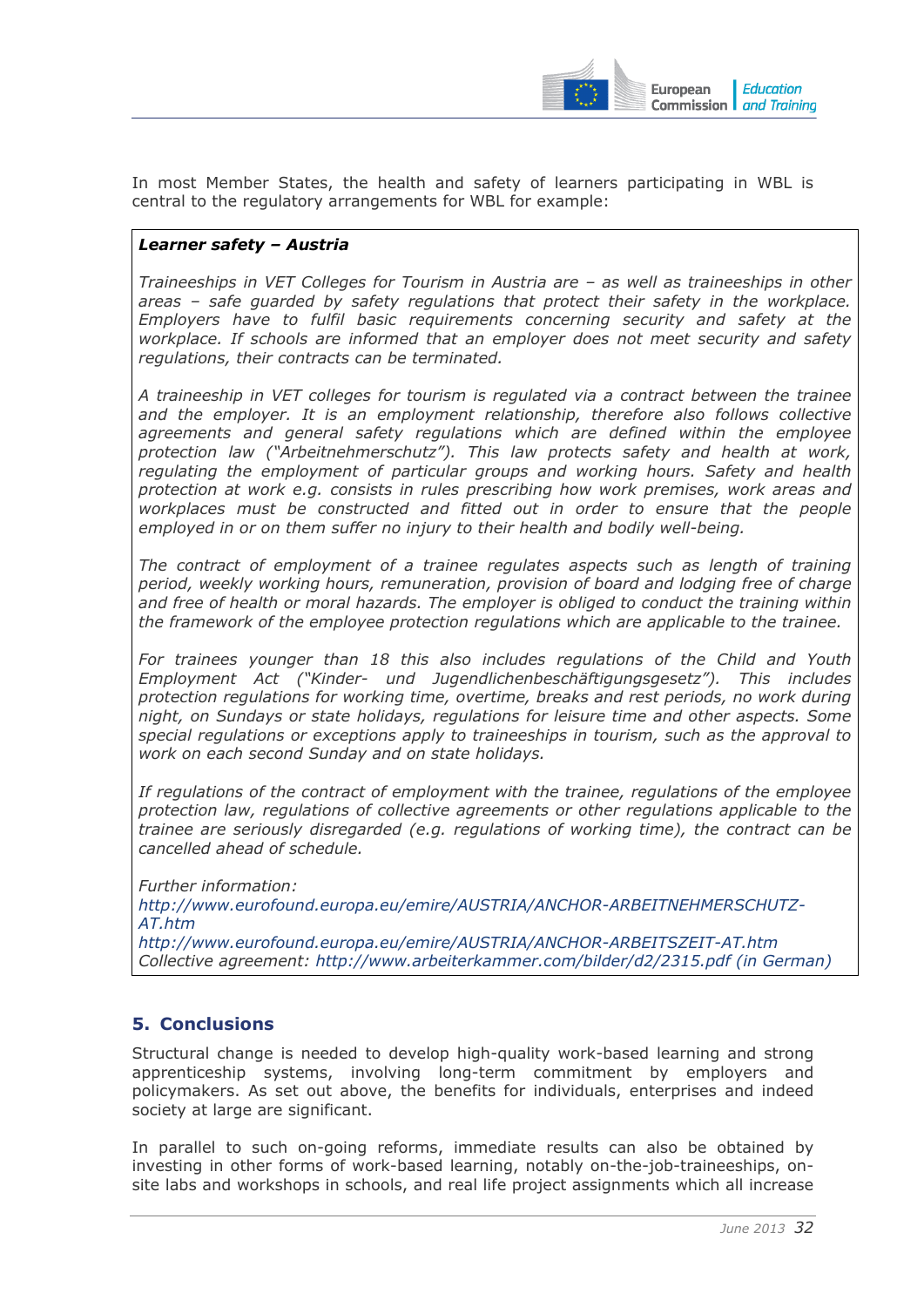

the relevance and quality of vocational education and training and support a smooth transition from learning to work.

Success requires the active commitment and expertise of not only policymakers, notably those responsible for education and training and for employment / labour market policy, but also – crucially – of social partners. Effective collaboration by a wide diversity of stakeholders is needed to put into practice the three key components described in this document:

- 1. **Governance**. Good work-based learning governance is the basis for a successful system. It requires effective collaboration and strong commitment by a wide diversity of stakeholders, together with a clear definition of their roles and responsibilities.
- 2. **Quality**. Both the qualification gained and the learning process itself should be of high quality to exploit the full potential of WBL and ensure it is recognised as a valuable learning pathway, transferable across borders.
- 3. **Partnerships**. Effective partnerships between VET schools / institutions and companies are fundamental to successful WBL.
- The European Commission is currently concentrating its efforts to build a "European Alliance for Apprenticeships". In the Alliance, the Commission will work with Member States, social partners, chambers of commerce and industry, VET providers and others to strengthen the supply and quality of apprenticeships across Europe.
- This document, which is the Commission's contribution to the mandate of the Bruges Communiqué to analyse successful work-based learning models, is intended as a tool for policymakers and practioners working on modernising and reforming VET systems. The numerous country examples it contains provide useful information on the three key components for successful work-based learning. It is hoped that the document will help encourage more and better work-based learning by highlighting successful practices and policies in diverse settings.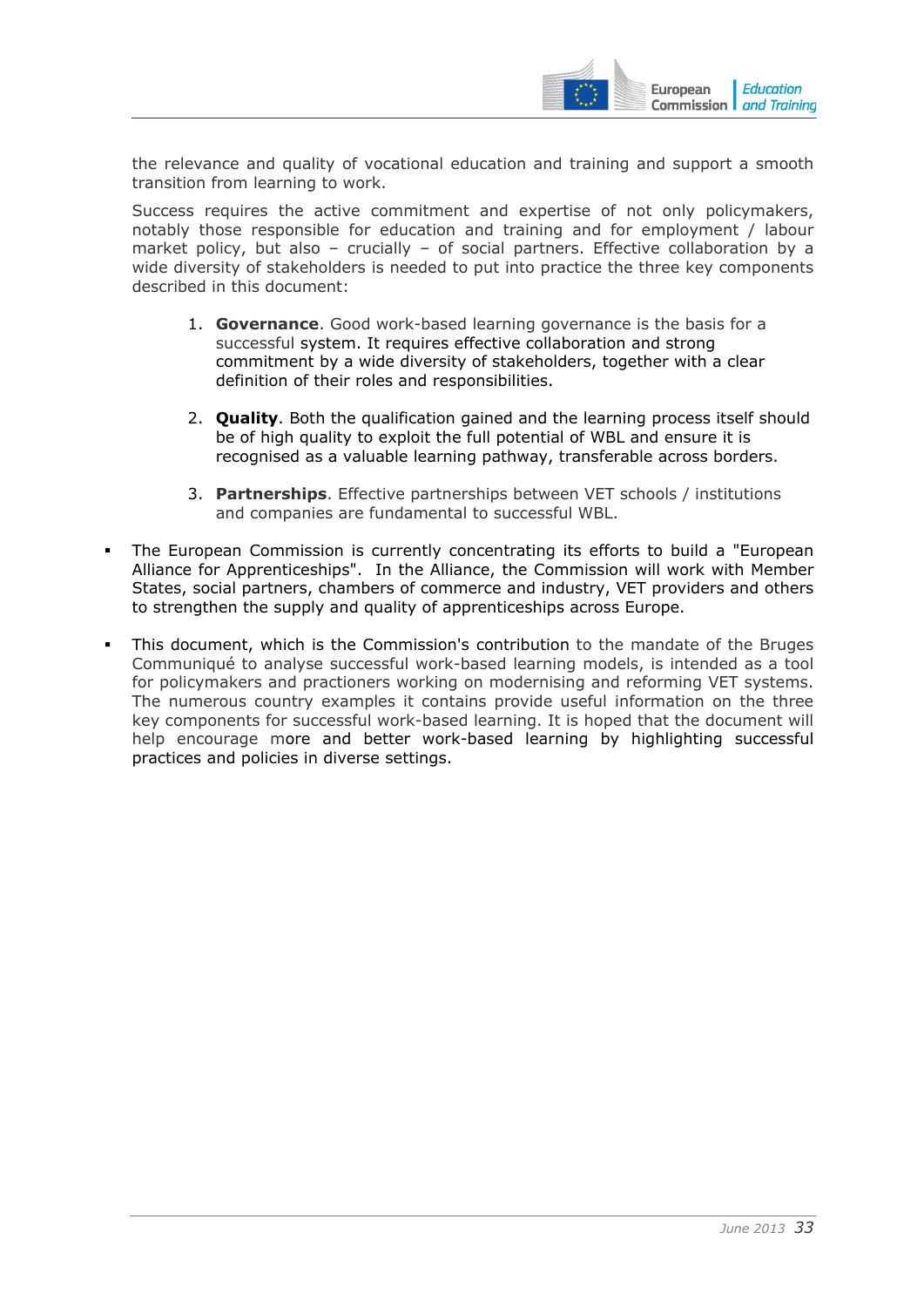

#### <span id="page-33-0"></span>**ANNEX – Work-based learning in recent VET reforms**

- **AT** In Austria the 2006 Vocational Training Act was amended and now provides a legal basis for modularising Apprenticeship with the intention of making VET more flexible and responsive to sectoral needs. More recently, a training guarantee for young people up to the age of 18 was introduced in June 2008. This measure aims to ensure that all compulsory school graduates who do not have a place at an upper secondary school or cannot find a company-based Apprenticeship place are given the opportunity to learn an Apprenticeship trade at a supra-company training centre which takes over the role of the company. This measure is exceptional to address the shortage of apprenticeship placements and the aim is to enable transition of young people into regular apprenticeships.
- **BG** As part of Bulgaria's National Programme for Modernisation of Vocational Education and Training a number of projects are implemented on the publicprivate partnership principle with enterprises providing opportunities for learners to improve their practical skills though apprenticeships in different companies. In 2010, 22 partnerships were financed and 1348 students were provided with an opportunity for practical training in enterprises.
- **CY** One of the main reforms in the field of VET as outlined in the National Reform Programme includes upgrading the Apprenticeship System. The 'New Modern Apprenticeship' (NMA) is planned to be fully operational in 2015. Its main strategic objectives are to ensure mobility between education, apprenticeship system and employment, and minimise the danger of social exclusion. It also aims to increase the supply of labour with persons qualified to meet the needs of the economy.
- **DK** In Denmark a 'New Apprenticeship' programme was introduced in 2006 and provides opportunities for young people to spend the first year of the programme with an employer before embarking on the theoretical school-based part of the programme. In Denmark, the government is providing incentives to enterprises to provide new training places (which have been in short supply) to ensure that by 2015, 95% of youth will complete at least upper secondary education – including through VET. In 2011, 9000 extra training places were created and bonuses to enterprises that create them were increased. The government also created 2200 places in the public sector and 1500 places in colleges.
- **FI** In Finland as part of the reform of the qualifications structure of vocational education and training the development of Apprenticeships with multiple employers will be investigated and opportunities for young people, migrants and people with disabilities to participate in Apprenticeship training will be improved.
- **FR** Two main Laws were introduced in France in 2011 with the aim of developing work study/Apprenticeship contracts. In 2011 an initiative was also established with the aim of engaging 800,000 young people in work study training (of which 600,000 will be apprentices) by 2015. Measures have also been introduced to simplify administrative arrangements in order to encourage companies to take young people on as apprentices.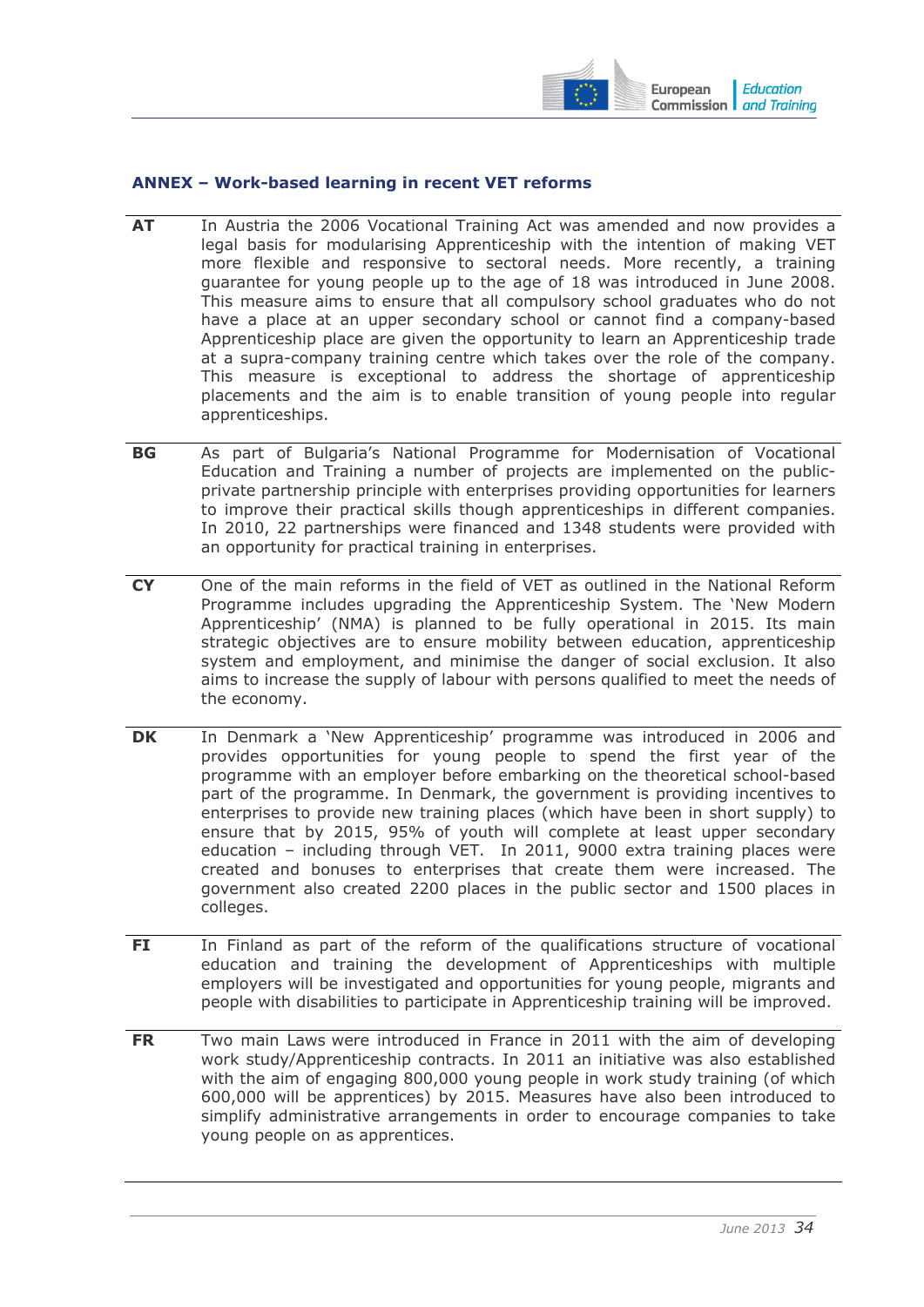

- **DE** Measures have been taken to increase the number of available Apprenticeship places in Germany. This includes the introduction of a number of programmes aimed at promoting the modularisation and flexibility of vocational training, improving transition from general school education into vocational training and increasing permeability between vocational training and higher/tertiary education.
- **IE** FÁS is in the process of updating curricula for Apprenticeship trades and it has developed Apprenticeships in areas such as print media, industrial insulation, jewellery, electronic security systems and farriery as well as "Generic Common Modules", for example basic IT awareness. As committed to in a recent Government initiative, The Action Plan for Jobs 2012, the Department of Education and Skills is conducting an independent review of the current apprenticeship training model, with a view to providing an updated model of training that delivers the necessary skilled workforce to service the needs of a rapidly changing economy and ensures an appropriate balance between supply and demand."
- **IT** Following the Law 30/2003 that introduced a number of reforms to distinguish between three different types of Apprenticeships, a new reform of Apprenticeships was approved in July 2011. This includes the introduction of an Apprenticeship entitled 'Apprenticeship for a vocational qualification or diploma' that is aimed at young people aged 15-25 and will be regulated by the Regions. As part of the reform the length of the Professional Apprenticeship has been reduced to a maximum three years (five for craft industries) and a new Apprenticeship ill be introduced for the public sector. In addition Apprenticeships for adults will be introduced for adults who have lost their jobs during the economic downturn.
- **LT** The Law on VET (2007) facilitates participation in VET through a number of developments including that of Apprenticeships.
- LU The 2008 education reform placed an increased emphasis on creating closer links between industry and education. Work experience placements and Traineeships are seen as effective means of linking young people to the labour market. To this end a large number of training schemes now include compulsory Traineeships.
- **NO** Norway has a main model of VET of 4 years (2+2 model), in which students complete two years of upper secondary school before signing an apprenticeship contract with an enterprise/public institution for the last two years before completing the trade or journeyman's examination at the end of the four years. In some trades there is a mismatch between supply and demand of apprenticeship places. If there is a problem providing enough apprenticeship places, the county authorities are obliged to offer a third year at school leading up to the same final trade or journeyman's examination. Current political debate is focused on increasing work-based learning within this third year offered to those who do not receive an apprenticeship place. It is also debated whether this 3rd year should be increased by up to one year additional training, provided there is proven agreement of close cooperation between the school and the work place. Currently, the main political debate concerns trying out a dual model (alternance model), instead of the current 2+2 model. This is done to increase student motivation and prevent drop-out. Parliament is deciding on both measures mentioned above in June 2013, but the government has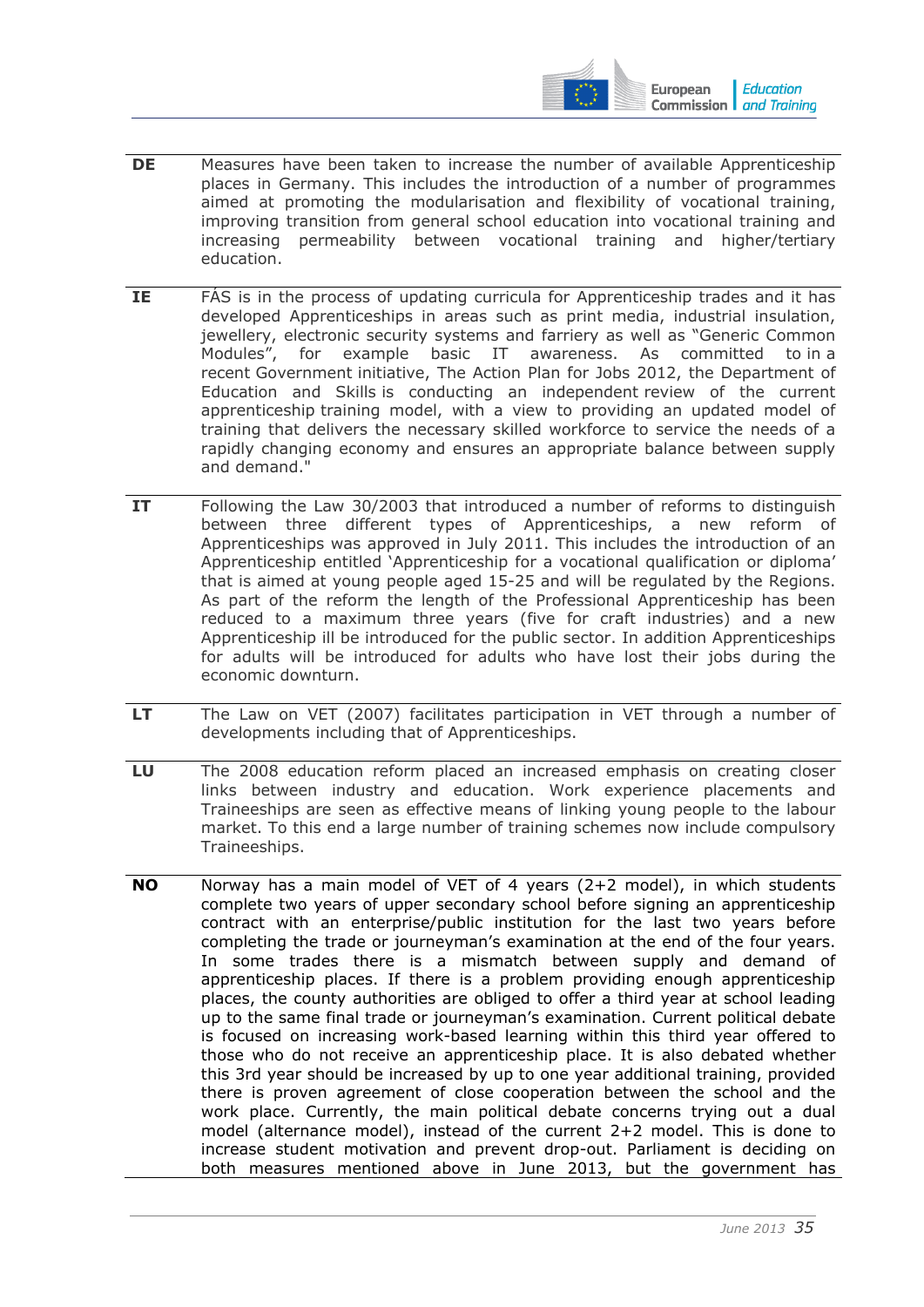

allocated money to try out both models in the counties as of next school year and the current timeframe is two and four years respectively. Norway has also made an agreement with the social partners called the "Social Partner contract" for a benchmark of a 20% increase in the number of apprenticeship places compared to 2011 numbers to be achieved within 2015.

**PT** Since 2007, following the European Commission and OECD's recommendations for Portugal to implement measures aimed at improving the attainment levels of young people and increasing the productivity of the workforce, the Portuguese education and training system has undergone major changes. A major reform occurred at the end of 2007 with the creation of the National Qualifications System (Decree-Law no 396/2007, 31 December) which reformed vocational training. All the education and training pathways in the scope of the NQS include work-based learning. Overarching aims of this reform was to facilitate the access to VET, to raise the attainment levels of the Portuguese population, to improve the quality of VET and to ensure that VET qualifications better match labour market needs.

As part of Portugal's active labour market policies (ALMP) a range of initiatives were also introduced in 2011 to enhance the employability of the unemployed and young job-seekers, this includes 50,000 Apprenticeships for young people. The document "Commitment for Growth, Competitiveness and Employment" (January 2012), subscribed by the Standing Committee on Social and Economic Policies, envisages strengthening vocational education and increasing the connection between training providers and companies in order to improve the qualification levels of the population.

- **RO** Amending and completing the Law no. 279/2005 on Apprenticeships at work aims to reduce the administrative burden by repealing the procedure of authorisation of the employer and certification of the apprenticeship master, as well as facilitating the implementation of measures to stimulate participation in Apprenticeships
- **SE** As part of the new school reform for upper secondary school level in 2011 an Apprenticeship will now be possible as an alternative route instead of a schoolbased programme. At least 50 % of the programme will be based on workplace learning. In addition the new vocationally-oriented upper secondary programmes include opportunities to participate in a WBL period of 15 weeks over a three year period. Currently Sweden makes upper secondary VET more relevant by establishing national and local programme councils. These councils (set up in 2011) contribute to cooperation between VET and the world of work and assist VET providers in arranging training places.
- **UK** In the UK the Apprenticeships, Children, Skills and Learning Act published in 2009 guarantees all suitably qualified young people an entitlement to an Apprenticeship place. The Act also set out details of the Specification of Apprenticeship Standards for England (SASE) which outlines the minimum requirements to be included in a recognised English Apprenticeship framework. Compliance with the SASE is a statutory requirement of the Apprenticeships, Skills, Children and Learning (ASCL) Act. The new rules set, for the first time, a set of minimum duration of 12 months for apprenticeships to help improve the relevance of the training. In Scotland the national vacancy service for youth employment and training helps young people to find apprenticeships and traineeships. It also supports employers and training providers by targeting the youth labour market more effectively.